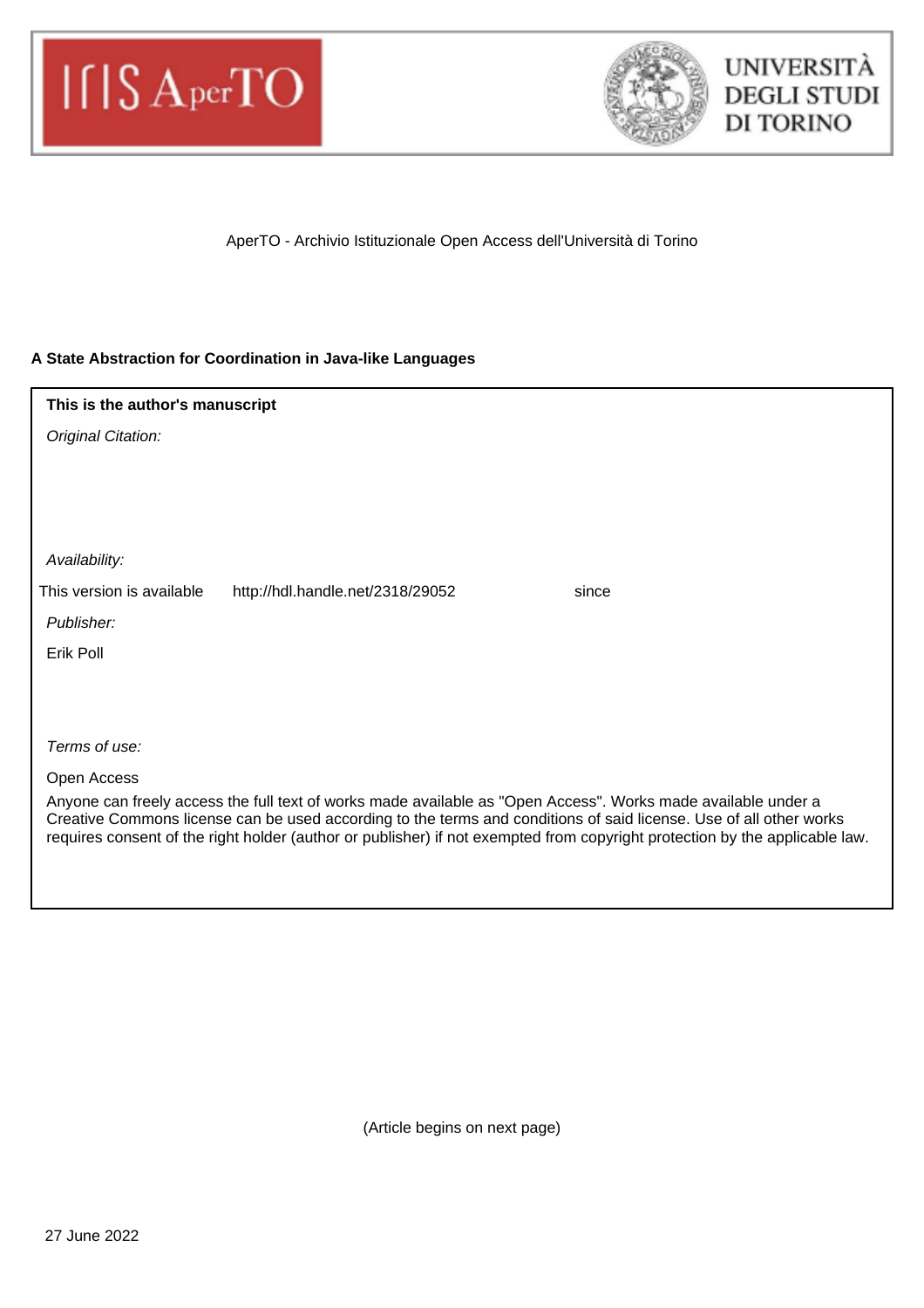# **A state abstraction for coordination in** Java**-like languages-**

Ferruccio Damiani<sup>1</sup>, Elena Giachino<sup>1</sup>, Paola Giannini<sup>2</sup>, Nick Cameron<sup>3</sup>, and Sophia Drossopoulou<sup>3</sup>

 $^{\rm 1}$  Dipartimento di Informatica, Università di Torino ({damiani,giachino}@di.unito.it)  $2$  Dipartimento di Informatica, Università del Piemonte Orientale (giannini@mfn.unipm.it) <sup>3</sup> Department of Computing, Imperial College

({N.Cameron,S.Drossopoulou}@imperial.ac.uk)

Abstract. Objects' state, intended as some abstraction over the value of fields, is always in the mind of a COOL (Concurrent Object-Oriented Language) programmer. In fact, as the state of an object changes so does its coordination behaviour.

We introduce a language feature for expressing the notion of state in Java-like languages. The proposed feature takes the form of state class, a new kind of class, equipped with a static type and effect system guaranteeing that during the execution of a method on a receiver o: (1) Even though the state of o may vary through states with different parameters, no attempt will be made to access non-existing parameters, and (2) No method invoked on a receiver different from this may cause (through method calls on o) a change in the state of o.

# **1 Introduction**

The aim of this paper is to provide a simple, safe, and usable construct to make explicit the object's state abstraction that is always in the mind of a COOL (Concurrent Object-Oriented Language) programmer. The proposed construct takes the form of a new kind of class, that we call state class. State classes express methods' availability and behaviour in the form of a finite state automaton.

The state class construct is a boundary coordination mechanism, since it achieves encapsulation by callee-side coordination by design. "The idea of encapsulation by callee-side coordination is to implement concurrency coordination at the side of the callee, i.e., in the class that is accessed concurrently" [14] (Sect. 2.2). We refer to [14] (Sect. 4.2) for a survey of several COOLs with boundary coordination. In particular, the state class construct is related to the

<sup>-</sup> Work partially supported by MIUR PRIN'04 EOS project, and the Information Society Technologies programme of the European Commission, Future and Emerging Technologies under the IST-2005-015905 MOBIUS project. The funding bodies are not responsible for any use that might be made of the results presented here.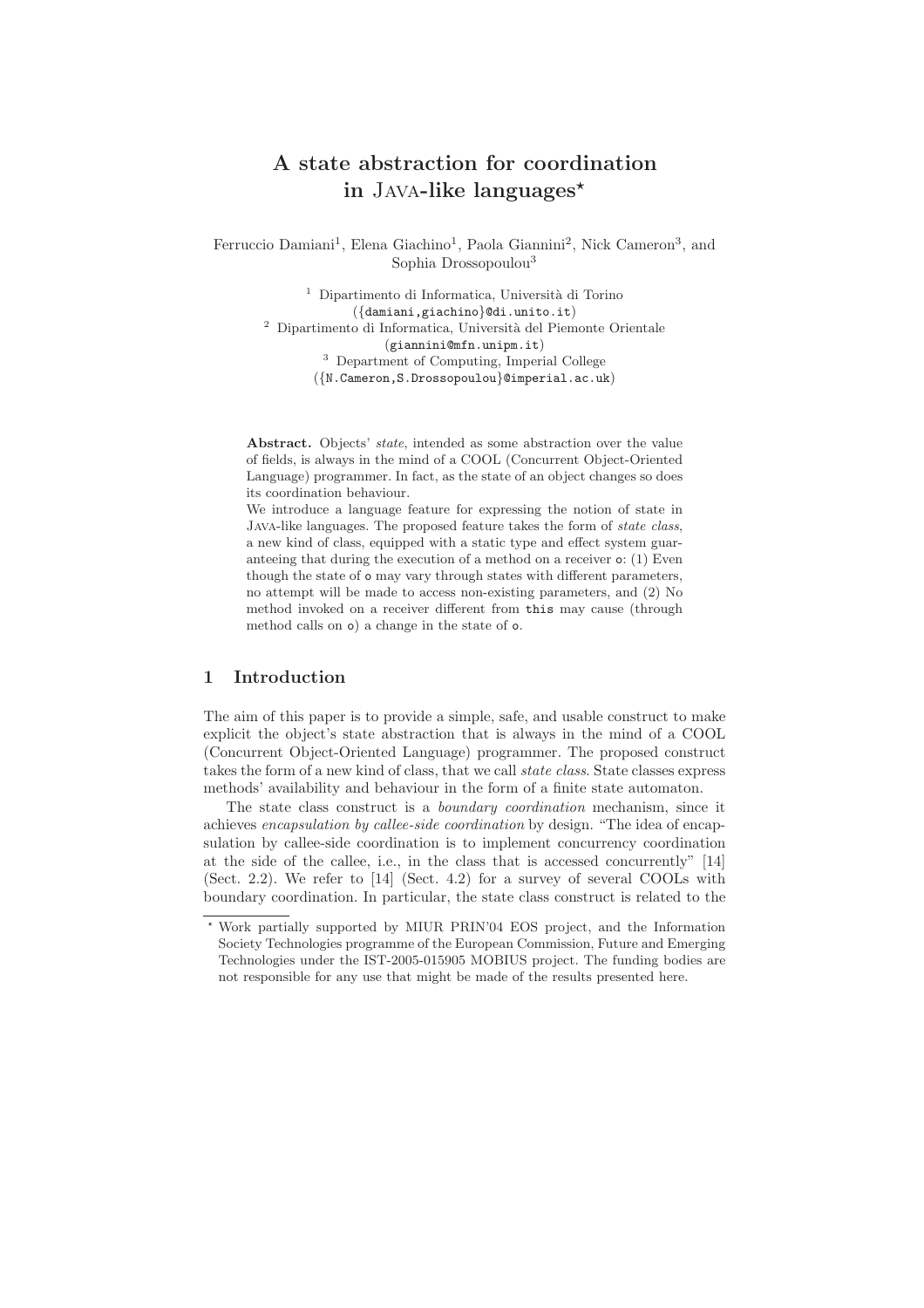actor model  $[1]$  and to the behaviour abstraction and enable  $(a,k,a)$ , behaviour) sets proposals [10, 16]. These pioneering proposals have demonstrated the practical relevance of mechanisms to express object's state abstractions. However, they have not addressed the crucial issue of safety and the related issue of designing suitable type systems to provide compile time guarantees on the code. For instance, in the programming language  $ACT++$  [10], enable sets are provided as a class library for concurrent programming in  $C++$ , so, the enable set mechanism is not part of the language. However, including features directly in the language (rather than indirectly as a library), has the advantage that it allows the programmer to write and think directly in terms of these features, thus writing better programs, and, as pointed out in [2], allows the compiler to produce better code and warn programmers of potential and actual problems.

Type systems for concurrent objects providing non-uniform services (that is, services that may vary according to the internal state of the objects) have been investigated both from a foundational perspective and from a programming perspective. From a foundational perspective, regular object types are a tool for describing objects interfaces that change along state transition [13] and the concurrent object calculus  $TyCO$  provides a formalization for the notion of "nonuniform" service availability [15]. From a programming perspective, Fickle's  $dy$ namic object re-classification [6] (that is, changing the class membership of an object at run-time while retaining its identity) provides a state abstraction for Java-like languages by identifying (abstract) states with classes. Fickle focuses on a single-threaded setting, providing a type and effect system that is able to ensure (at compile-time) that no attempt is made to access non-existing members of an object, even though objects may be re-classified across classes with different members. Fickle<sub>MT</sub> [5] adapts Fickle's ideas to a multi-threaded setting, by proposing a compile-time type and effect analysis that introduces run-time checks. These checks delay the execution of threads that might cause access of non-existing members of shared objects. A major limitation of the  $Fickle_{\text{MT}}$  proposal [5] is that it is concentrated on the interaction between concurrency and dynamic object re-classification, while ignoring the general issue of synchronization control (which is supposed to be handled by means of other features of the language).

In this paper we take a programming perspective and propose a coordination mechanism for Java-like languages by relying on the notion of abstract state of an object. At the best of our knowledge, this is the first proposal of a construct for modelling a notion of object abstract state for expressing coordination in Java-like languages. Its main novelties are the ability of states to carry values (thanks to the presence of parameters) and the presence of a static type and effect system that, at compile time, is able to prevent *state parameter not found* errors and to enforce a *stronger notion of encapsulation by callee-side coordination* (see the discussion in Sect. 2).

This paper is organized as follows: Section 2 introduces and motivates the state class construct using an example. Section 3 gives syntax and typing rules, sketches operational semantics, and states type soundness of the FSJ calculus (a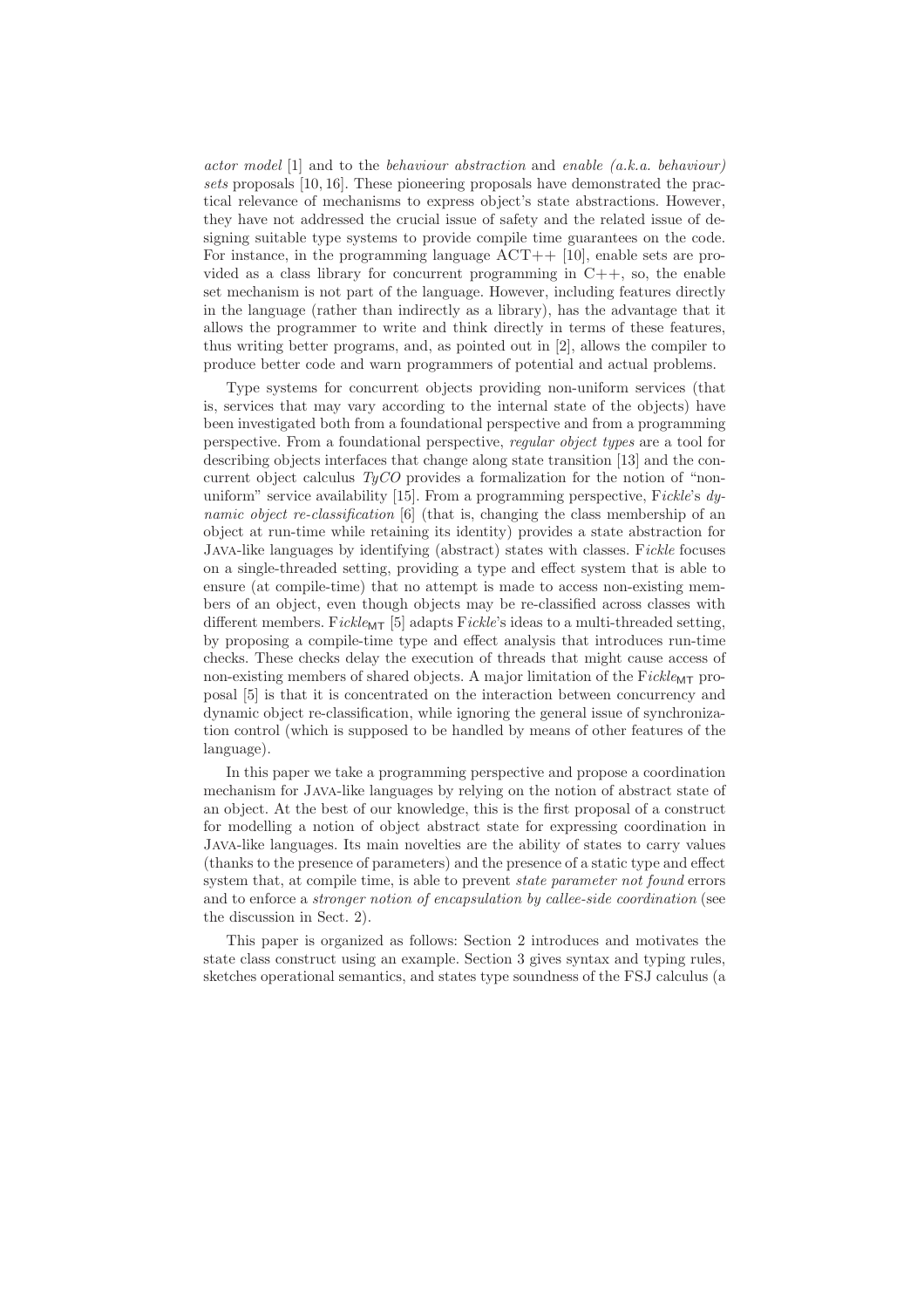```
public state class ReaderWriter {
  state FREE {
    public void shared() { this!!SHARED(1); }
    public void exclusive() { this!!EXCLUSIVE; }
  }
  state SHARED(int n) {
    public void shared() { n++; }
    public void releaseShared() { n--; if (n==0) this!!FREE; }
  }
  state EXCLUSIVE {
    public void releaseExclusive() { this!!FREE; }
 }
}
                  Fig. 1. A multiple-reader, single-writer lock
```
minimal core calculus modelling the state class construct). Section 4 discusses some subtleties, limitations, and potentialities in the type and effect system. Section 5 briefly illustrates related work and Section 6 concludes by outlining some further work.

# **2 Overview and motivating example**

In this section we introduce and motivate our proposal through an example written in a version of Java extended with state classes. The state class construct is designed to program objects that can be safely concurrently accessed. Therefore, in a state class, all the fields are private and all the methods are synchronized (that is, they are executed in mutual exclusion on the receiver object). A state class is allowed to extend an ordinary (i.e., non-state) class, but only state classes are allowed to extend state classes. Each state class specifies a collection of states. Each state has some parameters and declares some methods. The state of an object o can be changed only inside methods of o, by means of a state transition statement, this! $S(e_1,..., e_n)$ , where "S" is the name of the target state and " $e_1,\ldots,e_n$ "  $(n \ge 0)$  supply the values for all the parameters of S. An object belonging to a state class is always in one of the states specified in its class. Each state class constructor must set the state of the created object. The default constructor of the root of a hierarchy of state classes sets the state to the first state declared in the class.

The class ReaderWriter (in Fig. 1) implements a *multiple reader, single*writer  $lock$  — see [3], for an implementation using traditional concurrency primitives in a dialect of MODULA 2, and [2], for an implementation using chords in POLYPHONIC C#.

When a thread  $e$  invokes a method  $m$  on an object o belonging to a state class (e.g., to the class ReaderWriter in Fig. 1), if either o is in a state that does not support the invoked method (e.g., shared invoked on an EXCLUSIVE ReaderWriter) or some other thread is executing a method on o, then the execution of  $e$  is blocked until  $\circ$  reaches (because of the action of some other thread)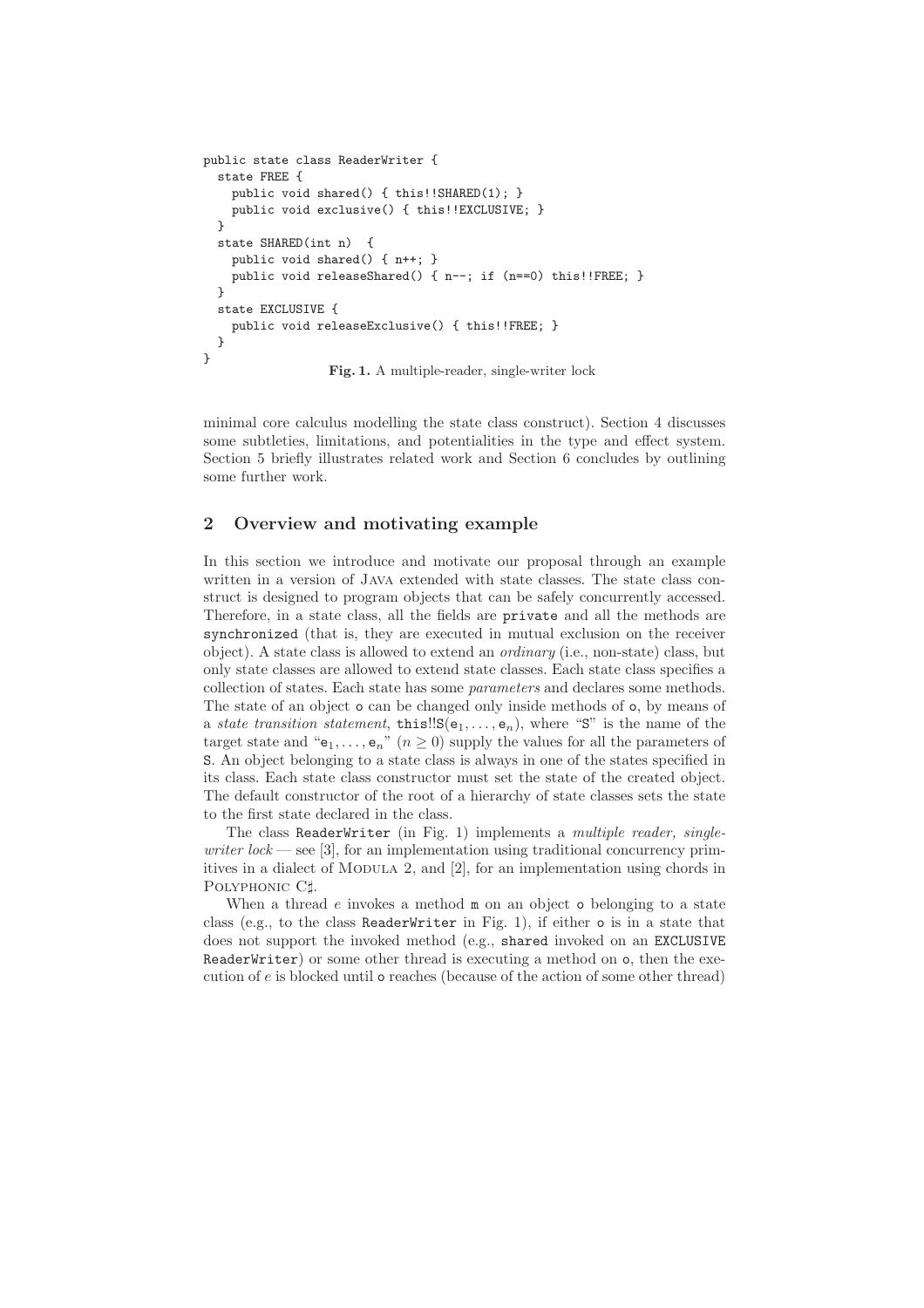```
public state class ReaderWriterFair extends ReaderWriter {
  state SHARED(int n) {
    public void exclusive()
      { this!!PENDING_WRITER(n); pre_exclusive(); this!!EXCLUSIVE; }
  }
  state PENDING_WRITER(int n) {
    public void releaseShared() { n--; if (n==0) this!!PRE_EXCLUSIVE; }
  }
  state PRE_EXCLUSIVE {
    private void pre_exclusive() { }
  }
}
               Fig. 2. A fair multiple-reader, single-writer lock
```
a state where the invoked method is available and no other thread is executing a method on o.

The policy implemented by the ReaderWriter class above is prone to writers' starvation. The class ReaderWriterFair (in Fig. 2) extends the class ReaderWriter to implement a writer starvation free policy.

An extending class inherits all the states of the extended class, and may add/override methods and introduce new states. Thus, class ReaderWriterFair has states FREE, SHARED, EXCLUSIVE, PENDING WRITER and PRE EXCLUSIVE. When the request exclusive() is received by an object o in state  $\texttt{SHAREN}(n)$ , then the state of  $\circ$  is set to PENDING WRITER(n) and the method body suspends; in this state  $\circ$  can only execute up to *n* requests of **releaseShared**(); after the  $n$ -th such request, the state of  $\circ$  is set to PRE EXCLUSIVE; in state PRE EXCLUSIVE the method body for exclusive can continue, and will set the state of o to EXCLUSIVE.

The ReaderWriterFair class illustrates a common pattern in state class programming: the private method pre exclusive has an empty body, and acts as a test that the receiver has reached the state PRE EXCLUSIVE.

The state class construct is equipped with a static type and effect system guaranteeing that, during execution of a method on a state receiver o:

- (1) No attempt will be made to access parameters not available in the current state of o, and
- (2) No method invoked on a receiver (syntactically) different from this (or super)<sup>4</sup> may cause the invocation of a state method on  $\circ$  (and, therefore, cause a change of the state of o or an access to the state parameters of o).

Property (1) is, for state parameters, the standard requirement that well typed programs cannot cause a field not found error. To achieve this property the type and effect system estimates the *local (or intra-class)* effect of each expression occurring in the body of a method, that is, it traces how evaluating the expression

<sup>4</sup> For sake of readability, the super keyword is not included in the formal presentation of the state class construct given in Sect. 3.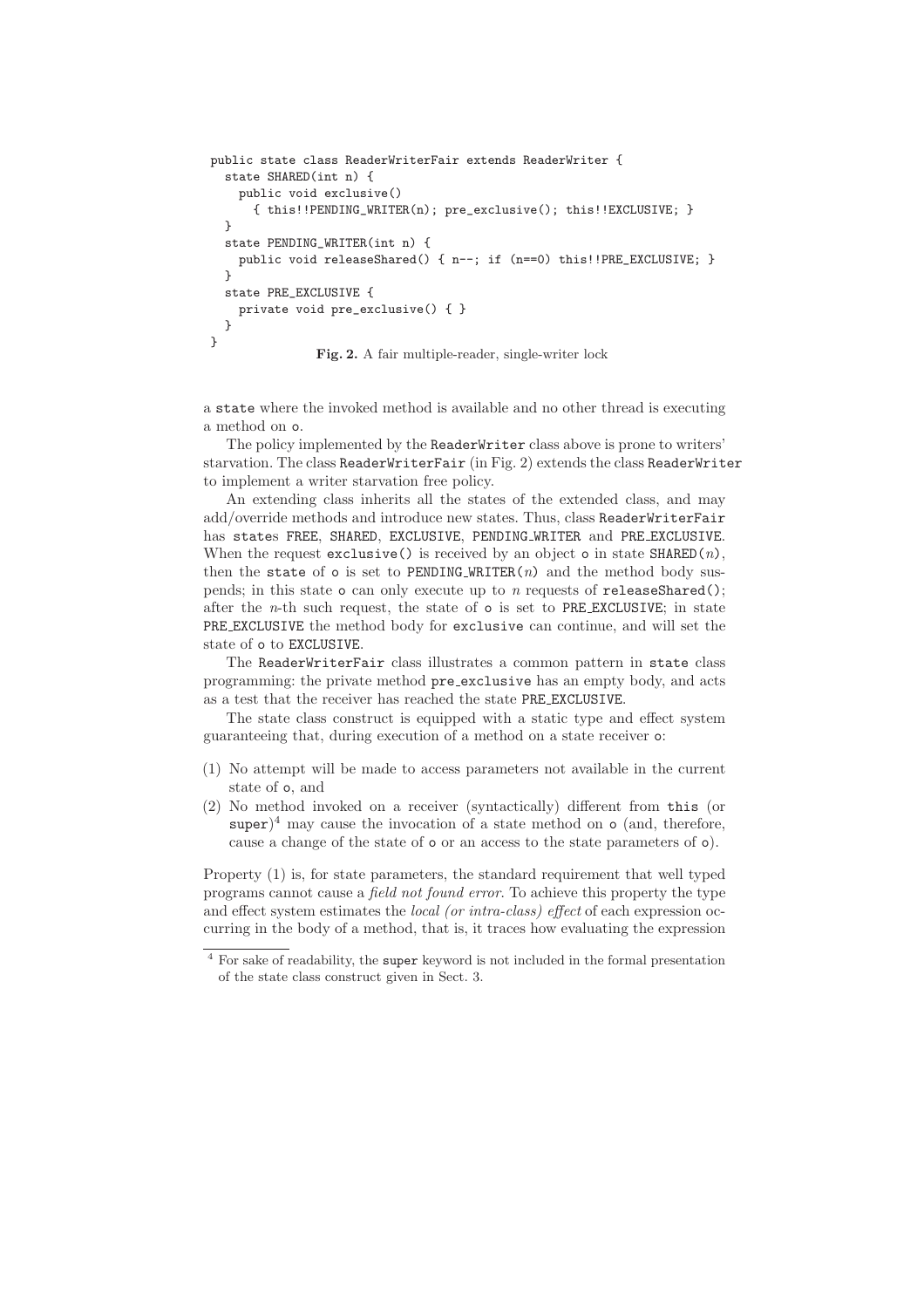may change the state of the receiver object. Typechecking of a method declaration in state S involves estimating the possible states of the receiver in the various points of the body of the method, by taking S as initial state of the receiver. Accessing an attribute is allowed only if the attribute is defined (with the same type) in all the (estimated) possible states of the receiver. For instance, in the body of method releaseShared in state SHARED of class ReaderWriter (see Fig. 1), both accesses to n are correct since the initial state in which the body is evaluated is SHARED. The local effect of the body is to possibly change the state of the receiver from SHARED to FREE. Note that, modifying class ReaderWriter by replacing method releasedShared in state SHARED with

```
public void releaseShared() { if (n==0) this!!FREE; n--; }
```
would cause a compile time type error since, the evaluation of the expression "if (n==0) this!!FREE;", may change the state of the receiver from SHARED to FREE. So availability of the parameter n for the expression "n--" is not guaranteed.

Property (2) strengthens the "standard" encapsulation by callee-side coordination. It prevents a family of programming errors that would not be prevented by the "standard" notion of encapsulation by callee-side coordination (given at the beginning of Sect. 1). For instance, modifying class ReaderWriter by replacing method releaseShared in state SHARED with

```
public void releaseShared(ReaderWriter x)
   \{ x.\mathtt{shared}() \, ; \, n--; \text{ if } (n==0) \text{ this} \, ! \, ! \, \mathtt{FREE}; \, \}
```
(note that x might be an alias of the current this) or with

public void releaseShared(C y) {  $y.m()$ ; n--; if (n==0) this!!FREE; }

(taking a class C and a method  $m()$  such that the call  $v.m()$  may cause the invocation of a state method on the current this and, therefore, change its state or the value of the parameter n), may result (at run-time) in violations of the multiple-reader/single-writer protocol, deadlocks, or field not understood errors.

Neither example breaks the "standard" encapsulation by callee-side coordination, but both are rejected by our type and effect system. To achieve this behaviour, the type and effect system considers in addition to an expression's local effect, also its global effect, i.e., the potential changes of state of any objects in the heap (through method calls on the parameters).

The global (or inter-class) effect of an expression e is the set of the (state) classes of the objects that may be receiver of a state method invocation caused by the evaluation of e. We represent global effects as sets of (state or non-state) class names. Thus  $\{A_1, \ldots, A_n\}$  denotes the set of all state classes B such that B is subclass of some  $A_i$   $(1 \leq i \leq n)$ . For instance, {0bject} represents the set of all the possible state classes.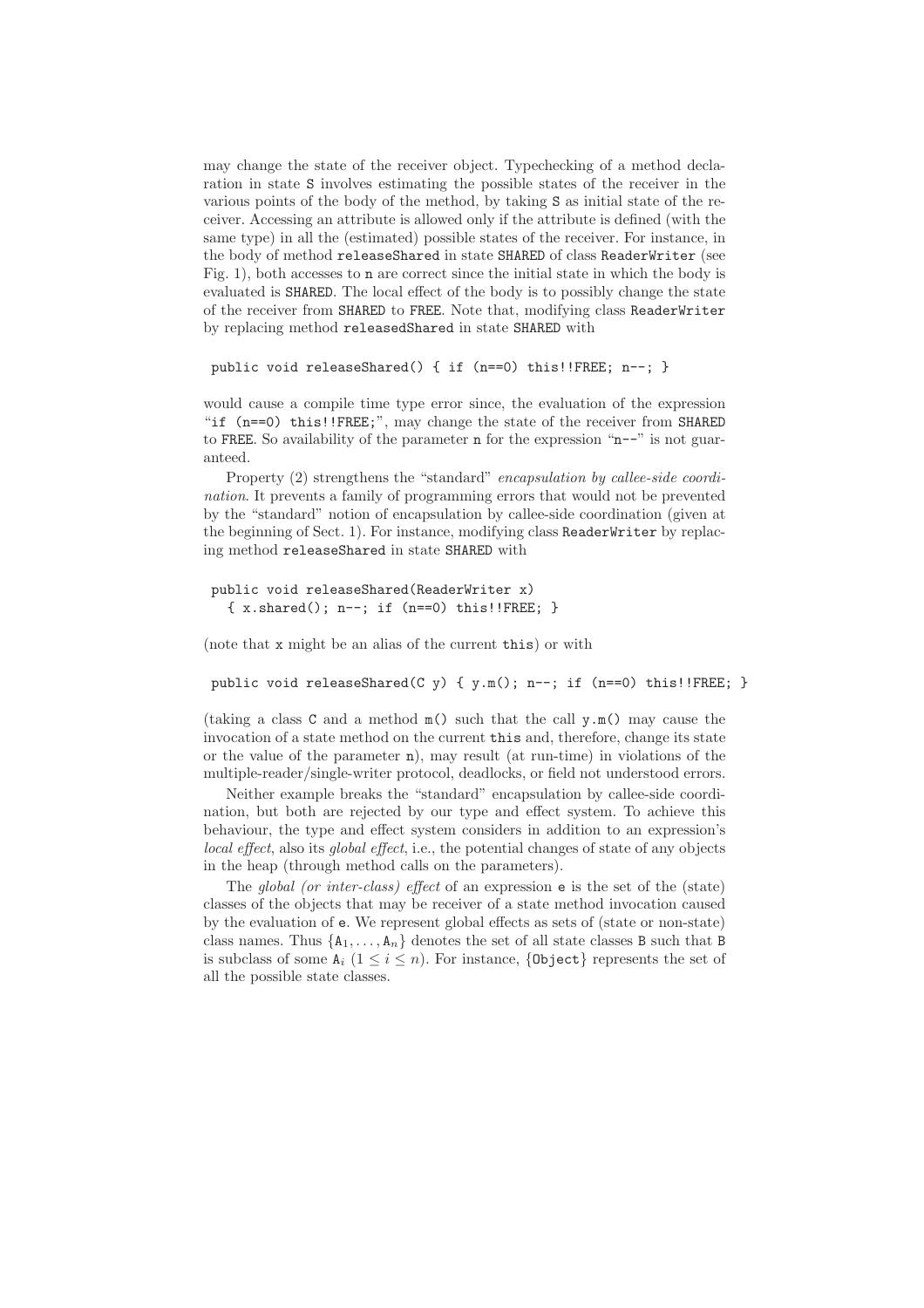#### **3** FSJ**: a core calculus for state classes**

This section gives syntax, typing rules, operational semantics, and type soundness of FSJ, a minimal imperative core calculus for state classes. FSJ models the innovative features of the state class construct (namely state classes, state parameters and methods, state transitions, and the static type and effect system mentioned in Sect. 2) and multi-threaded computations. As we will briefly discuss in Sect. 4, the type and effect system could be straightforwardly extended to deal with standard language features, like fields, ordinary (that is, non-state) classes, interfaces, conditionals, and loops.

A FSJ program consists of a set of state class definitions plus an expression to be evaluated, that we will call the main expression of the program.

#### **3.1 Syntax**

The abstract syntax of FSJ class declarations (L), class constructor declarations (K), state declarations (N), method declarations (M), and expressions (e) is given in Fig. 3. The metavariables A, B, C, and D range over class names; S ranges over state names; p ranges over state parameter names; m ranges over method names; x ranges over method parameter names; and a, b, c, d, and e range over expressions.

We write " $e$ " as a shorthand for a possibly empty sequence " $e_1, \dots, e_n$ " (and similarly for C, p, S, x) and write " $\bar{N}$ " as a shorthand for " $N_1 \cdots N_n$ " with no commas (and similarly for  $\bar{M}$ ). We write the empty sequence as " $\bullet$ " and denote the concatenation of sequences using either comma or juxtaposition, as appropriate. We abbreviate operations on pair of sequences by writing " $\bar{c}$   $\bar{p}$ " for "C<sub>1</sub>  $p_1, \ldots, C_n$   $p_n$ ", where n is the length of  $\overline{C}$  and  $\overline{p}$ . We assume that sequences of state (parameter, or method) declarations do not contain duplicate names.

The class declaration state class C extends D  $\{K \bar{N}\}\$  defines a state class of name C with superclass D. The new class has a single constructor K and a set of states  $\overline{\mathbb{N}}$ . The state declarations  $\overline{\mathbb{N}}$  may either refine (by adding/overriding methods) states that are already present in D or add new states.

The constructor declaration  $C(\bar{C} \bar{p})$  {this!! $S(\bar{p})$ } specifies how to initialize the state and the state parameters of an instance of C. It takes exactly as many parameters as there are parameters of the state S and its body consists of a state transition statement.

The state declaration state  $S(\bar{C} \bar{p}) \{\bar{M}\}$  introduces a state with name S and parameters of names  $\bar{p}$  and types  $\bar{c}$ . The declaration provides a suite of methods  $\overline{M}$  that are available in the state S of the class C containing the state declaration. A state S declared in a class C inherits all the (not overridden) methods that are defined in the (possible) declarations of S contained in the superclasses of C.

The method declaration C m  $(\bar{C} \bar{x}) D_1, \ldots, D_n$  {e}, where  $n \geq 0$ , introduces a method named m with result type C, parameters  $\bar{x}$  of types  $\bar{C}$ , global effect  $\{D_1,\ldots,D_n\}$ , and body e. The variables  $\bar{x}$  and the pseudo-variable this are bound in e.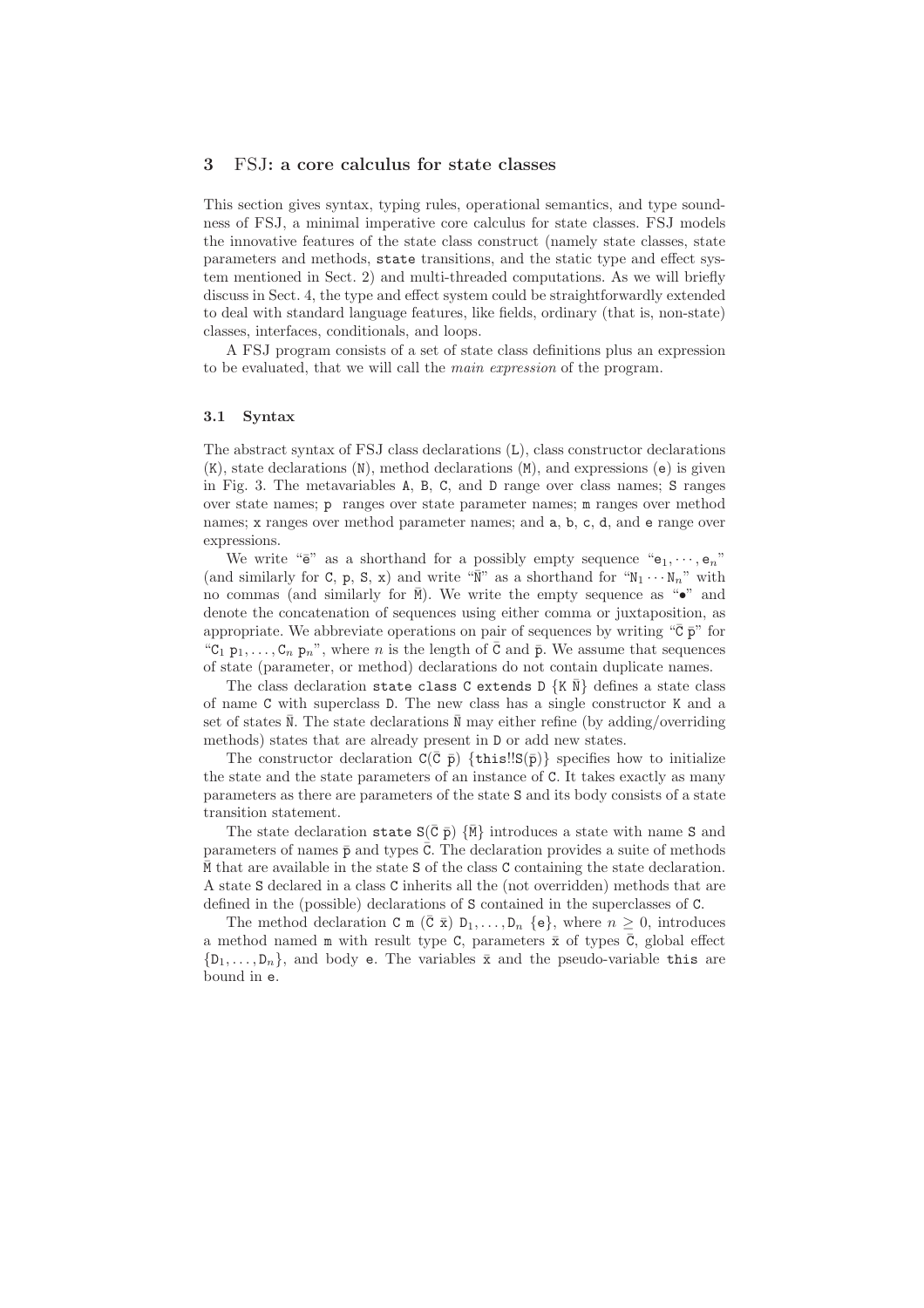#### **Syntax:**

L ::= state class C extends C  $\{K \overline{N}\}$ K ::=  $C(\overline{C}\ \overline{p})\{\text{this}!!S(\overline{p})\}$  $N$  ::= state S  $(\bar{C} \bar{p})\{\bar{M}\}$  $M := C m (\overline{C} \overline{x}) \overline{C} \{e\}$ e ::= x | this | this.p | e; e | new  $C(\bar{e})$  | this!! $S(\bar{e})$  | spawn $(e)$  | e.m $(\bar{e})$ 

**Subtyping:**

 $C <: C$  $C_1 <: C_2$   $C_2 <: C_3$  $C_1 < C_3$ state class  $\mathtt{C}_1$  extends  $\mathtt{C}_2$   $\;\cdots\; \{\cdots\}$  $C_1 < C_2$ 

**State name lookup:**

$$
states(\texttt{Object}) = \emptyset \qquad \begin{array}{r} \texttt{state class C extends D }\{\texttt{K state }S_1(\cdots)\{\cdots\}\cdots\texttt{state }S_n(\cdots)\{\cdots\}\} \\ \textit{states}(\texttt{C}) = \{S_1,\ldots,S_n\}\cup \textit{states}(\texttt{D}) \end{array}
$$

**State parameters lookup:**

| state class C $\cdots$ { $\cdots$ state S( $\bar{C}$ $\bar{p}$ ){ $\cdots$ } | state class C extends D {K $\bar{N}$ } $S \notin \bar{N}$ |
|------------------------------------------------------------------------------|-----------------------------------------------------------|
| parameters(C, S) = $\bar{C}$ $\bar{p}$                                       | parameters(C, S) = parameters(D, S)                       |

**Method definition, method definition type, and method definition global effect lookup:**

state class  $C \ \cdots \ \{\texttt{K} \ \bar{\texttt{N}}\} \qquad \texttt{state} \ \texttt{S} \{\bar{\texttt{M}}\} \in \bar{\texttt{N}} \qquad \texttt{A} \ \texttt{m}(\bar{\texttt{A}} \ \bar{\texttt{x}}) \ \texttt{C}_1, \ldots, \texttt{C}_n \ \{\texttt{e}\} \in \bar{\texttt{M}}$  $mDef(m, C, S) = A m(\overline{A} \overline{x}) C_1, \ldots, C_n \{e\}$  $mDefT(\mathfrak{m}, \mathsf{C}, \mathsf{S}) = \overline{\mathsf{A}} \to \mathsf{A}$  $mDefGE(\mathfrak{m}, \mathsf{C}, \mathsf{S}) = \{\mathsf{C}_1, \ldots, \mathsf{C}_n\}$ state class C extends D  $\{K \bar{N}\}$  (S  $\not\in \bar{N}$  or (state  $S\{\bar{M}\}\in \bar{N}$  and  $m \not\in \bar{M})$ )  $mDef(m, C, S) = mDef(m, D, S)$  $mDefT(\mathfrak{m}, \mathbf{C}, \mathbf{S}) = mDefT(\mathfrak{m}, \mathbf{D}, \mathbf{S})$  $mDefGE(\mathfrak{m}, \mathsf{C}, \mathsf{S}) = mDefGE(\mathfrak{m}, \mathsf{D}, \mathsf{S})$ 

**Method type lookup and method global effect lookup:**

 $\{S_1,\ldots,S_n\} = \{S \mid mDef(\mathfrak{m},C,S) \text{ defined}\}$   $n \geq 1$   $\overline{A} \rightarrow A = mDef(T(\mathfrak{m},C,S_1) = \cdots = mDef(T(\mathfrak{m},C,S_n))$  $mT(\mathfrak{m}, \mathfrak{C}) = \overline{\mathfrak{A}} \to \mathfrak{A}$ 

$$
{S_1, \ldots, S_n} = {S | mDef(m, C, S) defined} \quad n \ge 1 \quad \gamma = mDefGE(m, C, S_1) \cup \cdots \cup mDefGE(m, C, S_n)
$$

$$
mGE(m, C) = \gamma
$$

**Fig. 3.** FSJ syntax, subtyping rules, and lookup functions

The class declarations in a program must satisfy the following conditions: (1) Object is a distinguished class name whose declaration does  $not$  appear in the program; (2) For every class name C (except Object) appearing anywhere in the program, one and only one class with name C is declared in the program; and (3) The subtype relation induced by the class declarations in the program (denoted by <: and formally defined in Fig. 3) is acyclic. To simplify the notation in what follows (as in [8]), we always assume a *fixed* program.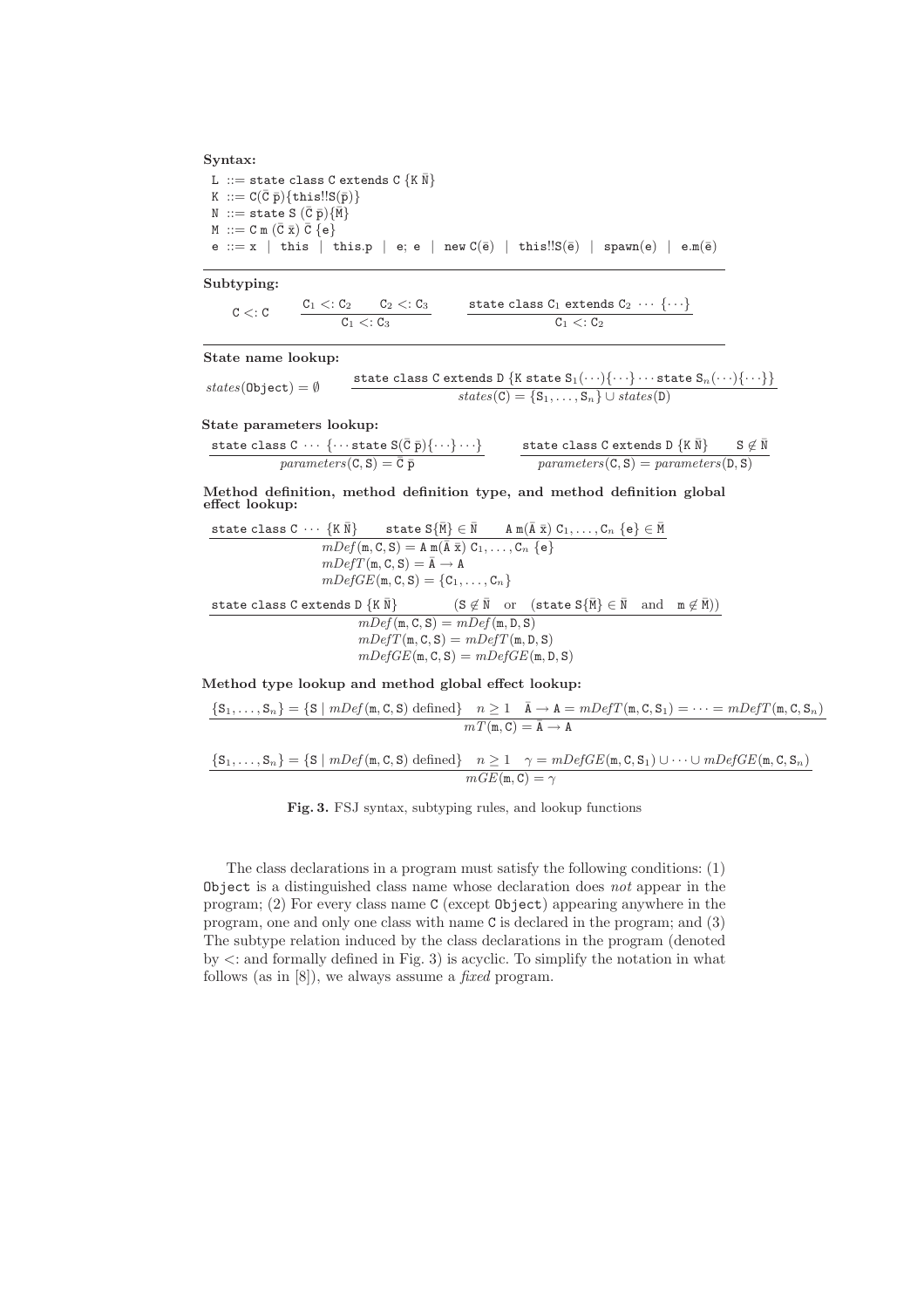The lookup functions are given in Fig. 3. We write  $S \notin \overline{N}$  to mean that no declaration of the state S is included in  $\overline{\mathbb{N}}$ , and  $\mathbb{m} \notin \overline{\mathbb{M}}$  to mean that no declaration of the method  $m$  is included in  $\overline{M}$ .

Lookup of the state names of a class  $C$ , written  $states(C)$ , returns the set of the names of all the states declared in C or in its superclasses. Object, which is the unique non-state class of the language,  $5$  has the empty set of states.

Lookup of the parameters of a state S of a class C, written parameters $(C, S)$ , returns a sequence  $\overline{C}$  $\overline{P}$  pairing the type of each parameter of the state with its name.

Lookup of the definition of the method  $m$  in the state S of a state class C is denoted by  $mDef(m, C, S)$ .<sup>6</sup> The type of a method is denoted by a pair, written  $\bar{B} \rightarrow B$ , of a sequence of argument types  $\bar{B}$  and a result type B.

Lookup of the type and lookup of the global effect specified in the definition of the method m in the state S of a state class C are denoted by  $mDefT(m, C, S)$ and  $mDefGE(\mathfrak{m}, \mathbb{C}, \mathbb{S})$ , respectively. Lookup of the type of the method  $\mathfrak{m}$  in class C, written  $mT(\mathfrak{m}, \mathbb{C})$ , returns the unique type specified in the definitions of  $\mathfrak{m}$  in all the states of C (the function is undefined if either there is no definition for m in all the state of C or the various definitions of m do no specify the same type).

Lookup of the global effect of the method m in class C, written  $mGE(\text{m}, \text{C})$ , returns the union of all the global effects specified in the various definitions of m in the states of C (the function is undefined if no definition for m is available).

Note that parameters( $C, S$ ),  $mDef(m, C, S)$ ,  $mDef(T(m, C, S), mDef(E(m, C, S))$  $mGE(\mathbf{m}, \mathbf{C})$ , and  $mT(\mathbf{m}, \mathbf{C})$  are undefined when  $\mathbf{C} = \mathbf{Object}$ .

### **3.2 Typing**

### **3.2.1 Global Effects, Global Effect Entailment, Local Effects, and Local Effect Tables**

A global (or inter-class) effect is a set of classes. The metavariables  $\alpha$ ,  $\beta$ ,  $\gamma$ ,  $\delta$ , and  $\eta$  range over global effects. We say that "the expression e has global effect  $\gamma$ " to mean that "the evaluation of e may invoke a state method of an object belonging to a class C such that  $C \lt D$  for some  $D \in \gamma$ ".

The global effect entailment relation (denoted by ≺: and formally defined in Fig. 4) is such that " $\alpha \prec : \beta$ " implies "{C | C is a state class and C  $\lt:$ : A for some  $A \in \alpha$   $\subset \{D \mid D \text{ is a state class and } D \subset B \text{ for some } B \in \beta\}$ ".

A local (or intra-class) effect is a triple  $\sigma_1 \Rightarrow_{\mathbf{C}} \sigma_2$  where C is a class name and  $\sigma_1$  and  $\sigma_2$  (called the *source* and the *target* of the effect, respectively) are non-empty sets of state names included in  $states(C)$ . We say that "the expression e has local effect  $\sigma_1 \Rightarrow_{\mathsf{C}} \sigma_2$ " to mean that "if this is bound to an object o of class C that is in one of the states in  $\sigma_1$ , then the evaluation of e leaves o in one of the states in  $\sigma_2$ ".

 $\overline{5}$  In a real language other non-state classes may be declared.

<sup>&</sup>lt;sup>6</sup> In a real language, the lookup functions should be suitably modified to take into account method overloading, that (for simplicity) is not included in FSJ.

 $^7$  In a real language the class  ${\tt Object}$  would have several methods.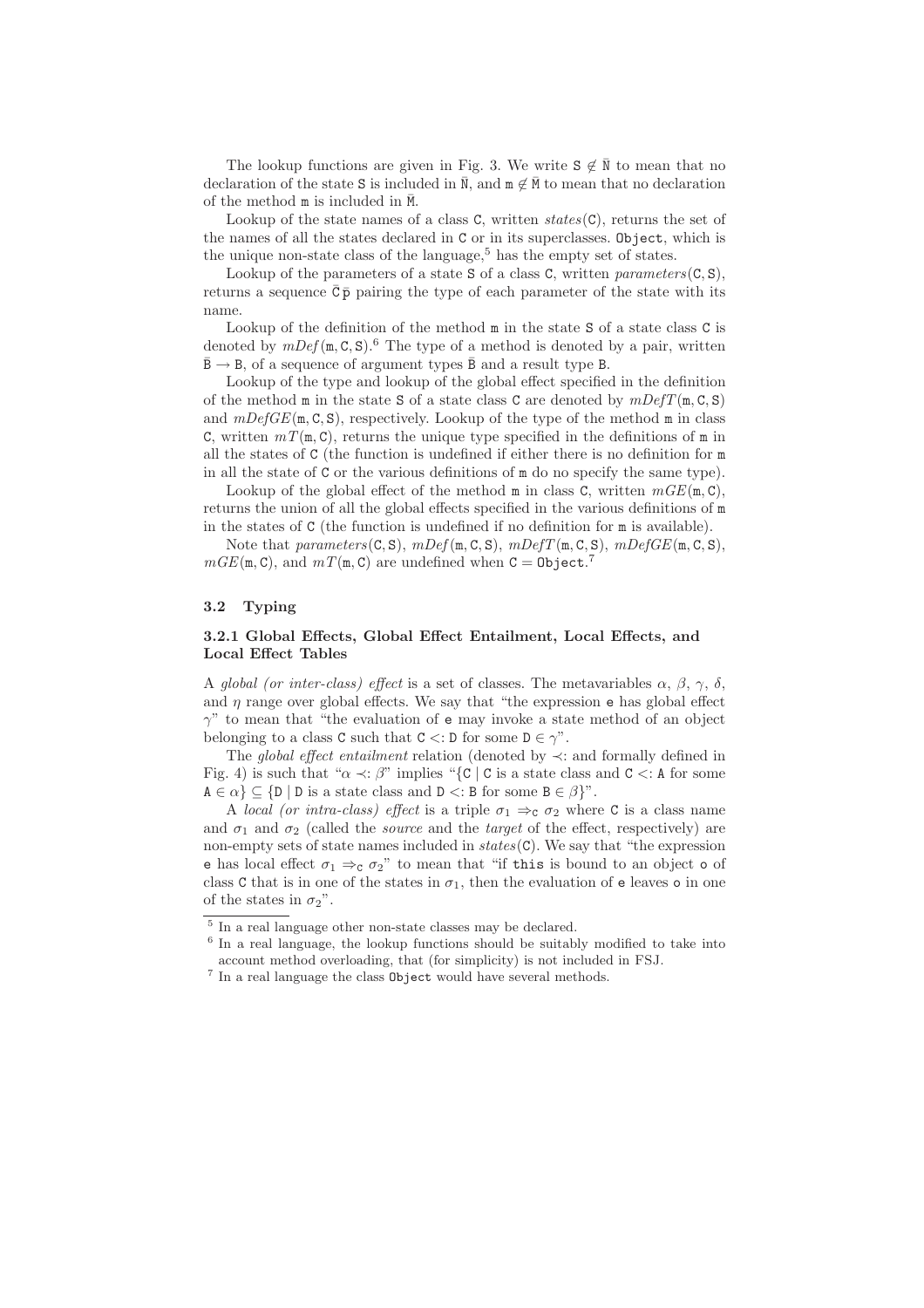**Global efffect entailment:**

$$
\frac{\text{for all } C_1 \in \gamma_1, \text{ for some } C_2 \in \gamma_2, C_1 <: C_2}{\gamma_1 \prec : \gamma_2}
$$

**Fig. 4.** FSJ global effects entaiment

A local effect table for a class C is a mapping  $\Theta$  from method-state pairs to sets of states  $\sigma$ , such that:

 $– Dom(\Theta) = \{(\mathbf{m}, \mathbf{S}) \mid mDef(\mathbf{m}, \mathbf{C}, \mathbf{S}) \text{ defined}\},\$ and

**–** for all (m, S) ∈ Dom(Θ), ∅ = Θ(m, S) ⊆ states(C).

It can be seen as the assertion that, for all m and S such that method m is defined in state S of class C, the body of  $mDef(m, C, S)$  has local effect  $\{S\} \Rightarrow_{C} \Theta(m, S)$ . We will write " $\Theta$  FOR C" to mean that " $\Theta$  is a local effect table for C".

#### **3.2.2 Typing expressions, method declarations, and class declarations**

The typing rules for expressions, method declarations, and class declarations are given in Fig. 5. An *environment*  $\Pi$  is a mapping from method parameters to types, written  $\bar{x}$ :  $\bar{C}$ . The typing judgment of expressions has the form  $D \mid \Theta \mid \Pi \vdash_{\exp} e : E \mid \gamma \mid \sigma_1 \Rightarrow_{\mathbb{D}} \sigma_2$ , where D is the class of this,  $\Theta$  is a local effect table for D, and  $\Pi$  contains the type assumptions for the method parameters occurring in e. The judgement must be read "with this of class D, local effect table  $\Theta$ , and environment  $\Pi$ , the expression e has type E, global effect  $\gamma$ , and local effect  $\sigma_1 \Rightarrow_D \sigma_2$ ". We will write  $\bar{C}$  <:  $\bar{D}$  as shorthand for  $C_1$  <:  $D_1$ , ...,  $C_n \lt: D_n$ .

The rules for expressions are syntax directed. Evaluating a variable (i.e., a state or method parameter) or the pseudo-variable this cannot invoke a state method on any object and cannot change the state of the current object, so the corresponding rules assign to these expressions the empty global effect and a local effect of the shape  $\sigma \Rightarrow_{\mathbf{D}} \sigma$ , where D is the class of this. Note that the rule for state parameter selection checks that the selected parameter is defined, with the same type, in all the states in  $\sigma$ .

The rule for sequential composition assigns to " $e_1$ ;  $e_2$ " the type of " $e_2$ " and propagates the global and the local effects of " $e_1$ " and " $e_2$ ". Global effects are propagated by taking the set-theoretic union of the global effects of "e1" and "e2", while local effects are propagated by ensuring that the source of the effect of " $e_2$ " and the target of the effect of " $e_1$ " are equal and taking, as source, the source of the effect of " $e_1$ " and, as target, the target of the effect " $e_2$ ", respectively.

The rules for object creation, state transition, and thread spawning are quite intuitive: they just perform fairly standard checks on types and propagate the effects of their subexpressions — the target of the effect assigned by the rule for state transition is the singleton set containing the target state of the transition.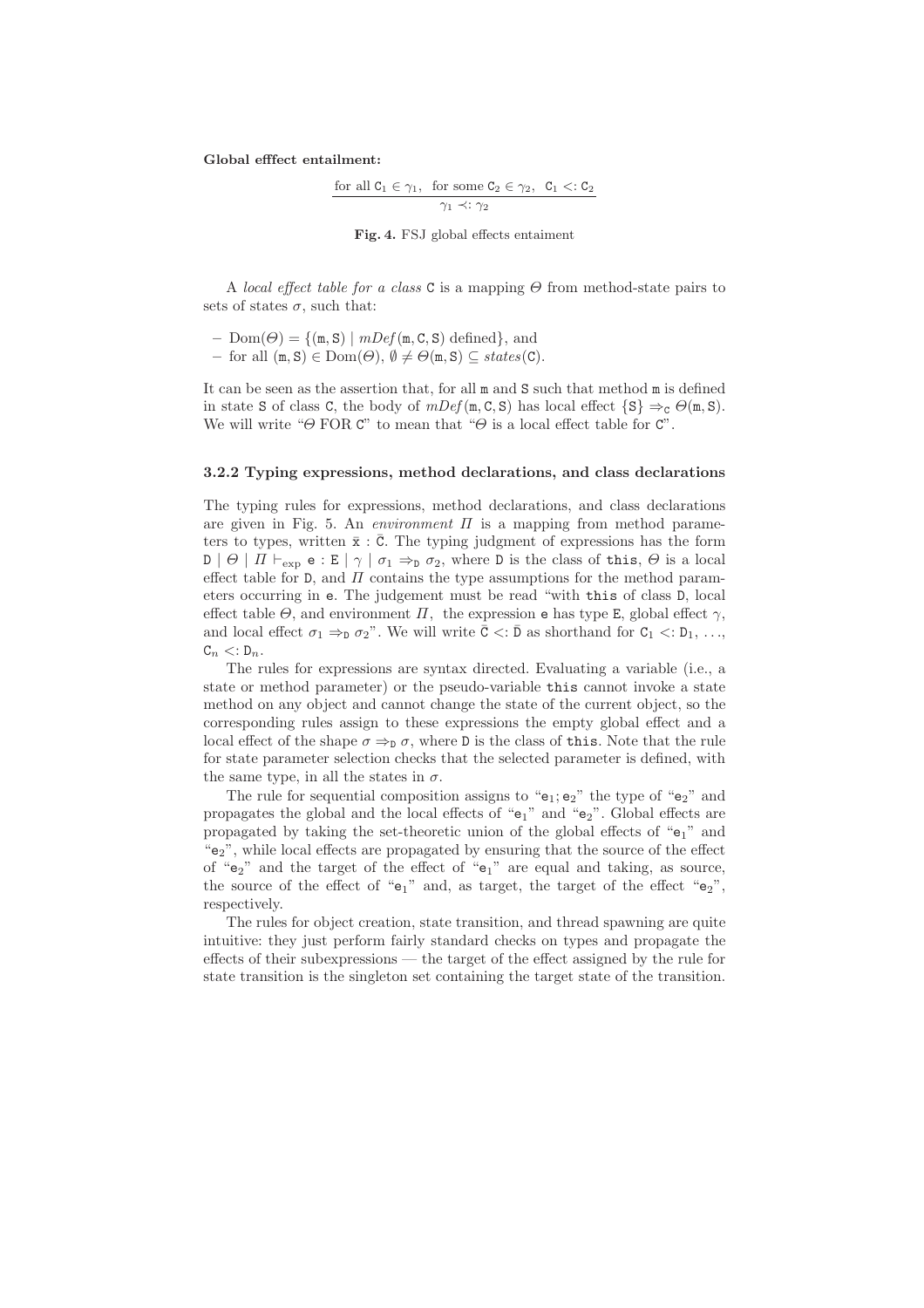**Expression typing:**

$$
\mathbf{D} \mid \Theta \mid \Pi, \mathbf{x} : \mathbf{E} \vdash_{\exp} \mathbf{x} : \mathbf{E} \mid \emptyset \mid \sigma \Rightarrow_{\mathbf{D}} \sigma
$$
\n
$$
(T\text{-}VAR1)
$$

for all 
$$
S \in \sigma
$$
,  $E p \in parameters(D, S)$   
\n $D | \Theta | \Pi \vdash_{exp} \text{this.p}: E | \emptyset | \sigma \Rightarrow_{D} \sigma$  (T-VAR2)

$$
\mathbf{D} \mid \Theta \mid \Pi \vdash_{\text{exp}} \text{this}: \mathbf{D} \mid \emptyset \mid \sigma \Rightarrow_{\mathbf{D}} \sigma
$$
\n
$$
(T-THS)
$$

$$
\frac{\mathbf{D}|\Theta| \prod \vdash_{\exp} \mathbf{e}_1 : \mathbf{E}_1 | \gamma_1 | \sigma_0 \Rightarrow_{\mathbf{D}} \sigma_1 \qquad \mathbf{D}|\Theta| \prod \vdash_{\exp} \mathbf{e}_2 : \mathbf{E}_2 | \gamma_2 | \sigma_1 \Rightarrow_{\mathbf{D}} \sigma_2}{\mathbf{D}|\Theta| \prod \vdash_{\exp} \mathbf{e}_1; \mathbf{e}_2 : \mathbf{E}_2 | \gamma_1 \cup \gamma_2 | \sigma_0 \Rightarrow_{\mathbf{D}} \sigma_2}
$$
(T-SEQ)

$$
\frac{D |\Theta| \prod_{\text{exp}} \mathbf{e}_1 : A_1 |\gamma_1| \sigma_0 \Rightarrow_{\text{D}} \sigma_1 \cdots D |\Theta| \prod_{\text{exp}} \mathbf{e}_n : A_n |\gamma_n| \sigma_{n-1} \Rightarrow_{\text{D}} \sigma_n}{\text{state class } C \cdots \{C(\bar{C} \bar{p})\} \cdots \} \qquad A_1, \ldots, A_n <: \bar{C}
$$
\n
$$
D |\Theta| \prod_{\text{exp}} \text{new } C(\mathbf{e}_1, \ldots, \mathbf{e}_n) : C |\gamma_1 \cup \cdots \cup \gamma_n| \sigma_0 \Rightarrow_{\text{D}} \sigma_n
$$
\n
$$
(T\text{-}NEW)
$$

$$
D | \Theta | \Pi \vdash_{\text{exp}} \mathbf{e}_1 : \mathbf{A}_1 | \gamma_1 | \sigma_0 \Rightarrow_{\text{D}} \sigma_1 \cdots D | \Theta | \Pi \vdash_{\text{exp}} \mathbf{e}_n : \mathbf{A}_n | \gamma_n | \sigma_{n-1} \Rightarrow_{\text{D}} \sigma_n
$$
\n
$$
\text{parameters}(\mathbf{D}, \mathbf{S}) = \overline{\mathbf{C}} \overline{\mathbf{p}} \qquad \mathbf{A}_1, \ldots, \mathbf{A}_n <: \overline{\mathbf{C}}
$$
\n
$$
D | \Theta | \Pi \vdash_{\text{exp}} \text{this}!! \mathbf{S}(\mathbf{e}_1, \ldots, \mathbf{e}_n) : \text{Object} | \gamma_1 \cup \cdots \cup \gamma_n | \sigma_0 \Rightarrow_{\text{D}} \{\mathbf{S}\}
$$
\n
$$
(T\text{-Trans})
$$

$$
\frac{\mathbf{D} | \Theta | \Pi \vdash_{\exp} \mathbf{e} : \mathbf{C} | \gamma | \sigma_0 \Rightarrow_{\mathbf{D}} \sigma_1 \qquad mT(\mathbf{run}, \mathbf{C}) = \bullet \to \mathbf{Object}}{\mathbf{D} | \Theta | \Pi \vdash_{\exp} \mathbf{span}(\mathbf{e}) : \mathbf{Object} | \gamma | \sigma_0 \Rightarrow_{\mathbf{D}} \sigma_1} \tag{T-Spawn}
$$

$$
e \neq \text{this} \qquad D \mid \Theta \mid \Pi \vdash_{\text{exp}} e : A \mid \gamma_0 \mid \sigma \Rightarrow_{D} \sigma_0
$$
  
\n
$$
D \mid \Theta \mid \Pi \vdash_{\text{exp}} e_1 : A_1 \mid \gamma_1 \mid \sigma_0 \Rightarrow_{D} \sigma_1 \qquad \cdots \qquad D \mid \Theta \mid \Pi \vdash_{\text{exp}} e_n : A_n \mid \gamma_n \mid \sigma_{n-1} \Rightarrow_{D} \sigma_n
$$
  
\n
$$
mT(\mathfrak{m}, A) = \overline{E} \rightarrow E \qquad A_1, \ldots, A_n <: \overline{E} \qquad mGE(\mathfrak{m}, A) = \gamma \qquad \{D\} \nless \gamma
$$
  
\n
$$
D \mid \Theta \mid \Pi \vdash_{\text{exp}} e \cdot m(e_1, \ldots, e_n) : E \mid \gamma \cup \gamma_0 \cup \cdots \cup \gamma_n \mid \sigma \Rightarrow_{D} \sigma_n
$$
  
\n
$$
D \mid \Theta \mid \Pi \vdash_{\text{exp}} e_1 : A_1 \mid \gamma_1 \mid \sigma_0 \Rightarrow_{D} \sigma_1 \qquad \cdots \qquad D \mid \Theta \mid \Pi \vdash_{\text{exp}} e_n : A_n \mid \gamma_n \mid \sigma_{n-1} \Rightarrow_{D} \sigma_n
$$
  
\n
$$
mT(\mathfrak{m}, D) = \overline{E} \rightarrow E \qquad A_1, \ldots, A_n <: \overline{E} \qquad mGE(\mathfrak{m}, D) = \gamma
$$
  
\n
$$
\sigma' = \begin{cases} \sigma_n & \text{if } \sigma_n \subseteq \{S \mid mDef(\mathfrak{m}, D, S) \text{ defined} \} \\ \{S \mid mDef(\mathfrak{m}, D, S) \text{defined} \} & \text{otherwise} \end{cases}
$$
  
\n
$$
\sigma'' = \bigcup_{S \in \sigma'} \Theta(\mathfrak{m}, S) \qquad D \mid \Theta \mid \Pi \vdash_{\text{exp}} \text{this} . \mathfrak{m}(e_1, \ldots, e_n) : E \mid \gamma \cup \gamma_1 \cup \cdots \cup \gamma_n \mid \sigma_0 \Rightarrow_{D} \sigma'' \qquad (T\text{-THISINVK})
$$

# **Method typing:**

C | Θ | x¯ : A¯ exp e : B | γ | {S} ⇒<sup>C</sup> σ B <: A γ ≺: {E¯} Θ(m, S) = σ A m (A¯ <sup>x</sup>¯) <sup>E</sup>¯ {e} OK IN <sup>S</sup> OF <sup>C</sup> WRT <sup>Θ</sup> (T-Method)

#### **Well formed class:**

 $K = C(\bar{C} \bar{p}) {\text{this}!!S_0(\bar{p})}$  parameters(C, S<sub>0</sub>) =  $\bar{C} \bar{p}$ for all state  $S(\bar{D} \bar{q})\{\bar{M}\}\in\bar{N}$ , if parameters( $D, S$ ) defined then parameters( $D, S$ ) =  $\bar{D} \bar{q}$ for all  $A \text{ m} (\overline{A} \overline{x}) \overline{B} \{e\} \in \overline{M}$ ,  $\{C\} \prec \{ \overline{B} \}, \quad mT(\mathfrak{m}, \mathbb{C}) = \overline{A} \rightarrow A, \text{ and}$ if  $mT(\mathfrak{m}, \mathsf{D})$  defined, then  $mT(\mathfrak{m}, \mathsf{D}) = \overline{\mathsf{A}} \to \mathsf{A}$  and  $\{\overline{\mathsf{B}}\} \prec mGE(\mathfrak{m}, \mathsf{D})$ <br>  $\Theta$  FOR c for all  $(\mathfrak{m}, \mathsf{S}) \in \text{Dom}(\Theta)$ ,  $mDef(\mathfrak{m}, \mathsf{C}, \mathsf{S})$  OK IN S OF c WRT  $\theta$  FOR C for all  $(m, S) \in Dom(\theta)$ ,  $mDef(m, C, S)$  OK IN S OF C WRT  $\theta$  (T-CLASS-OK)<br>state class C extends D {K N} OK (T-CLASS-OK)

**Fig. 5.** FSJ typing rules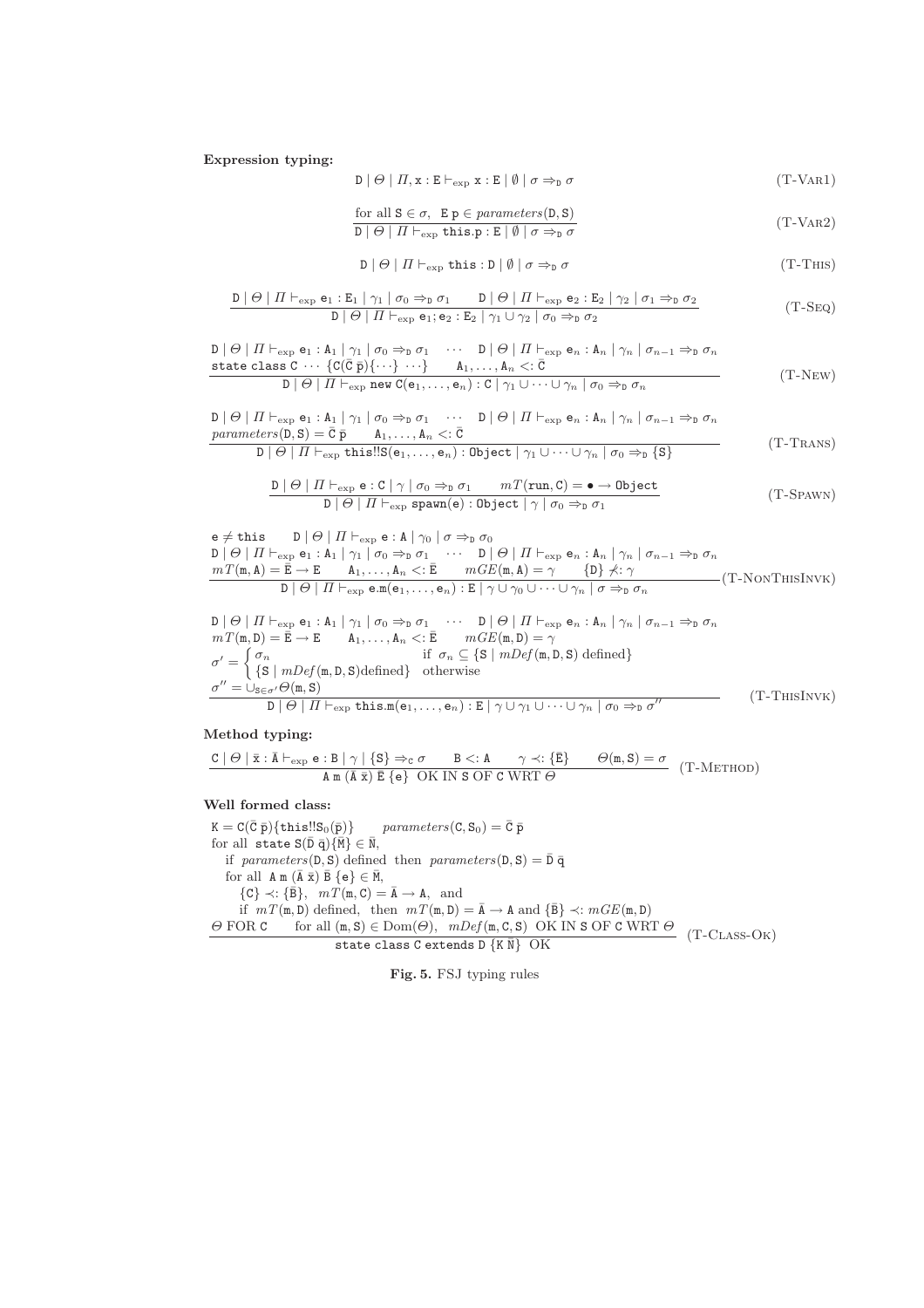Note that thread spawning and state transition have type Object; this ensures that convoluted expressions, like this!! $S_1(p_1)$ .p and spawn(e).p, are ill typed.<sup>8</sup>

For method call there are two rules: one applies if the receiver is this, and the other applies if the receiver is not this. Both the rules require that the method called is defined in some state of the class of the receiver, and that the type of each actual parameter is a subtype of the type of the corresponding formal parameter. For calls  $e.m(e_1,..., e_n)$  with  $e \neq this$ , it is also required that the evaluation of the body of m may not invoke a state method of an object of the type D of the current this ( $\{D\} \nless \gamma$ , where  $\gamma = mGE(\mathfrak{m}, \mathfrak{A})$  and A is the type of e). The local effect of the call has, as source, the source of the local effect of e (the first subexpression that is evaluated) and, as target, the target of the local effect of  $e_n$  (the last subexpression that is evaluated before the call). The global effect is the union of the global effects of  $e$ , of the formal parameters  $e_i$ , and of the method m in the class A of e ( $\gamma = mGE(\mathfrak{m}, A)$ , which is the union of the global effects specified in each method declaration that might be bound to m in the method invocation).

For calls this. $m(e_1,..., e_n)$ , the method body bound to m may change the state of this. The set of states this may be in after the call is estimated by using the local effect table associated with the class of this. There are two cases. First, the invoked method is present in any (estimated) possible state of the target of the local effect of  $e_n$  (the last subexpression that is evaluated before the call). Second, it is not. In the first case, after the call this can be in any state that can be reached by any state of  $\sigma_n$  through execution of the method m. In the second case, we have to consider the fact that, when evaluating the call, if this is in a state in which m is not defined, the computation is suspended waiting for a another thread to cause a change to a state in which m is defined. Therefore, after the evaluation of the call this could be in any state that can be reached by a state in which m is defined through execution of the method m. The global effect of the call is as for the previous case considering that the evaluation of the expression this has empty global effects.

For a method declaration M, the judgement M OK IN S OF C WRT  $\Theta$  is to be read as "method declaration M is ok in state S of class C with respect to the local effect table  $\Theta$ ". The associated rule ensures that the body of M:

- **–** typechecks with this of type C, local effect table Θ, and environment mapping each parameter of the method to its declared type;
- **–** has a type which is a subtype of the return type declared in M;
- **–** has a global effect which entails the one declared in M; and
- **–** has a local effect with source {S} and target equal to the entry in the local effect table  $\Theta$  for method m in state S.

The typing judgement for class declarations has the form L OK, read "class declaration L is ok". Let C be the name of the class declared by L. The associated rule ensures that:

<sup>8</sup> In a real language convoluted expressions would be ruled out by distinguishing between expressions and statements (having type void).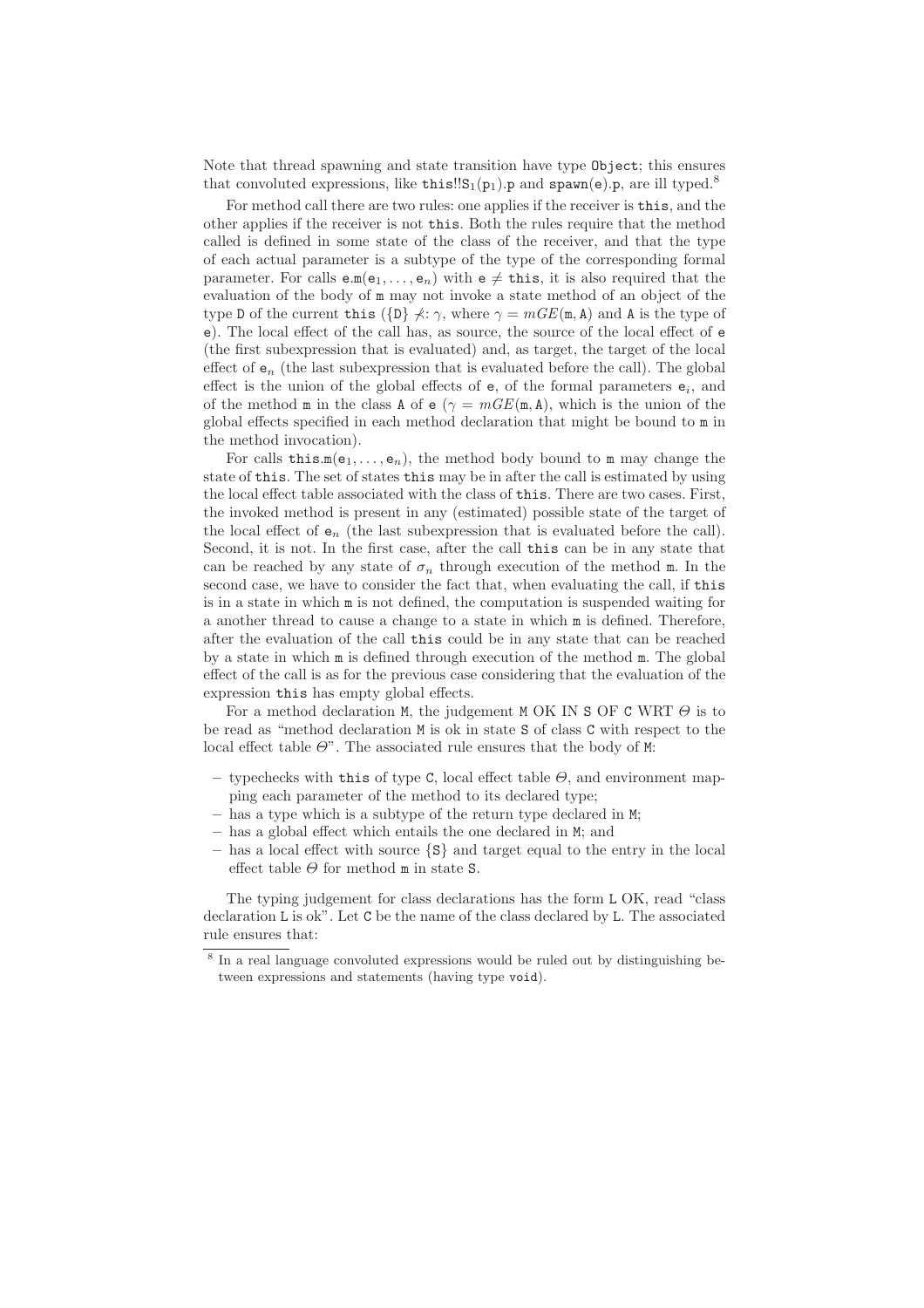- **–** the class constructor initializes the state to one of the states of the class C (i.e., declared in C or in one of its superclasses) by supplying appropriate values for the parameters;
- **–** for each state S declared in C, if the state S is defined in the superclass D of C then it must have the same parameters and, for each method m declared in S,
	- C belongs to the global effect  $\{\bar{B}\}\$  indicated in the declaration of  $m$ ,<sup>9</sup>
	- if a declaration of a method of name m occurs in another state declared in C, then it must have the same type, and
	- if the method m is defined in the superclass D of C, then it must have the same type and its global effect must be entailed by the global effect specified in the declaration of m in the state S of C (this guarantees that the global effect of  $m$  in  $C$  entails the global effect of  $m$  in  $D$ ); and
- there exists a local effect table  $\Theta$  such that, for each method declaration M declared or inherited in any state of C, M OK IN S OF C WRT  $\Theta$  holds.

Remark 1 (Algorithms for typechecking and local effect tables). The set of possible local effect tables for a state class C is finite. Therefore, the existence of a local effect table for which C is type correct, as well as well-formedness of programs, is decidable. Note that if C does not contain (possibly mutually) recursive methods, then there is at most one local effect table for which C is type correct.

A straightforward and efficient algorithm computes a local effect table for C by inspecting the body of all the methods defined (that is, declared or inherited) in C, and is complete if C does not contain recursive methods.

Although we believe that restricting, or even forbidding, recursion in the methods defined in state classes would not compromise the usefulness of the state class construct (see the discussion in Sect. 4.2), we are currently investigating more powerful and still efficient algorithms for dealing with state classes with (possibly mutually) recursive methods.

#### **3.2.3 Typing main expressions**

The typing rules for expressions (in Fig. 5) are designed to type the body of a method inside a class. In order to (re)use them to type the main expression of a program, that does not occur inside a class, we extend the syntax of effects by adding the *dummy local effect*  $\emptyset \Rightarrow_{\text{Main}} \emptyset$ , where the distinguished name Main is different from all the class names. We will write  $\vdash_{\text{main}} e : E | \gamma$ , to be read "main" expression e has type E and global effect  $\gamma$ ", to mean that "e does not contain occurrences of this and Main  $|\emptyset| \emptyset \vdash_{\text{exp}} e : E | \gamma | \emptyset \Rightarrow_{\text{Main}} \emptyset$  holds".

 $9\,$  In a real language, the name of the state class where the method declaration occurs, C, would be automatically included in global effect indicated in the method declaration, thus saving the programmer from listing it in the global effect declaration. For instance, we have adopted this convention in the examples in Sect. 2. So, all the method declarations in Fig. 1 implicitly indicate global effect {ReaderWriter} and those in Fig. 2 indicate global effect {ReaderWriterFair}. Note that, without this convention the classes ReaderWriter and ReaderWriterFair would not typecheck.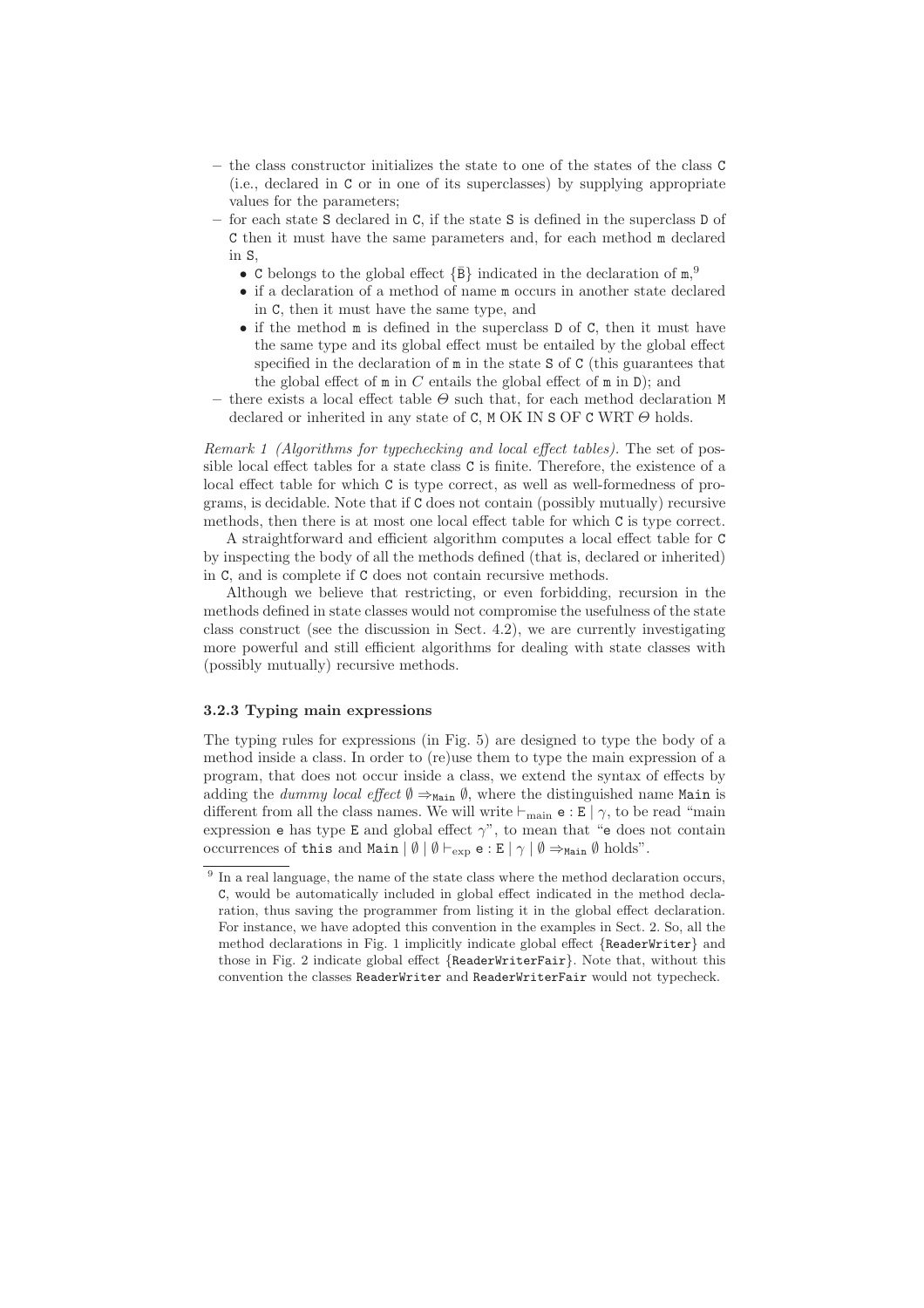#### **3.3 Reduction and Type Soundness**

To model multi-threaded computations we consider pairs " $\bar{e}$ , H", called *config*urations, where  $\bar{e}$  is a sequence of  $n > 1$  runtime expressions and H is a heap mapping *addresses* to *objects*. We call  $\bar{e}$  a "sequence of threads", since each element  $e_i$  of the sequence  $\bar{e}$  represents a thread of computation. Addresses, ranged over by the metavariable  $\iota$ , are the elements of the denumerable set **I**. Objects are finite mappings associating: (1) the distinguished name "class" to a class name indicating the class of the object; (2) the distinguished name "state" to a state name indicating the state of the object; and (3) a mapping associating a finite number (possibly zero) of state parameter names to addresses. Objects will be denoted by [class : C, state : S,  $\bar{p}$  :  $\bar{l}$ ]. Heaps, ranged over by the metavariable  $H$ , are finite mappings from addresses to objects. The metavariables a, b, c, d, and e range over runtime expressions. We write  $\bar{a}$  as a shorthand for a possibly empty sequence  $a_1 \cdots a_n$  and  $\dot{a}$  as a shorthand for a possibly empty sequence of length almost one.

The reduction relation has the form " $\bar{a} b_1 \bar{c}$ ,  $\mathcal{H}_1 \longrightarrow \bar{a} b_2 \bar{c} d$ ,  $\mathcal{H}_2$ ", read "configuration  $\bar{a} b_1 \bar{c}, \mathcal{H}_1$  reduces to configuration  $\bar{a} b_2 \bar{c} d, \mathcal{H}_2$  in one step". The (empty or singleton) sequence  $\tilde{d}$  indicates that a new thread might have been spawned because of the reduction of a spawn expression. We write  $\longrightarrow^*$  for the reflexive and transitive closure of  $\longrightarrow$ . The reduction rules ensure, by using the standard notions of evaluation context and redex, that inside each thread the computation follows a call-by-value reduction strategy.

We say that, in a configuration " $e_1, \dots, e_n$ , H"  $(n \geq 1)$ , the thread  $e_i$   $(1 \leq$  $i \leq n$ ) is: completed, if  $e_i = \iota$  for some address  $\iota$ ; suspended, if  $e_i$  is such that its current redex is the invocation a method  $m$  on an object  $\iota$ , where the method  $m$  is defined in *some* state of the class of  $\iota$ , and either **m** is not available in the *current* state of  $\iota$ , or the lock on  $\iota$  is held by some other thread of the configuration.

A normal form containing only completed threads and some suspended thread models a deadlocked computation. We can now state the soundness result.

**Theorem 2** (FSJ **Type Soundness).** Let  $\vdash_{\text{main}}$  e : E |  $\eta$  and e, Ø  $\longrightarrow^*$  $e_0e_1\cdots e_n$ ,  $\mathcal{H}$   $(n \geq 0)$ , with  $e_0e_1\cdots e_n$ ,  $\mathcal{H}$  a normal form. Then: (1) the heap  $\mathcal{H}$ is well formed; (2) the thread sequence  $e_0e_1 \cdots e_n$  is typable; (3) the type of  $e_0$ is a subtype of the type of  $e$  and the global effect of  $e_0$  entails the global effect of e; and  $(4)$  each  $e_i$  is either completed or suspended.

### **4 Discussion**

This section briefly discusses some subtleties, limitations, and potentialities in the type and effect system.

#### **4.1 Subtleties**

The typechecking of state classes involves some subtle points.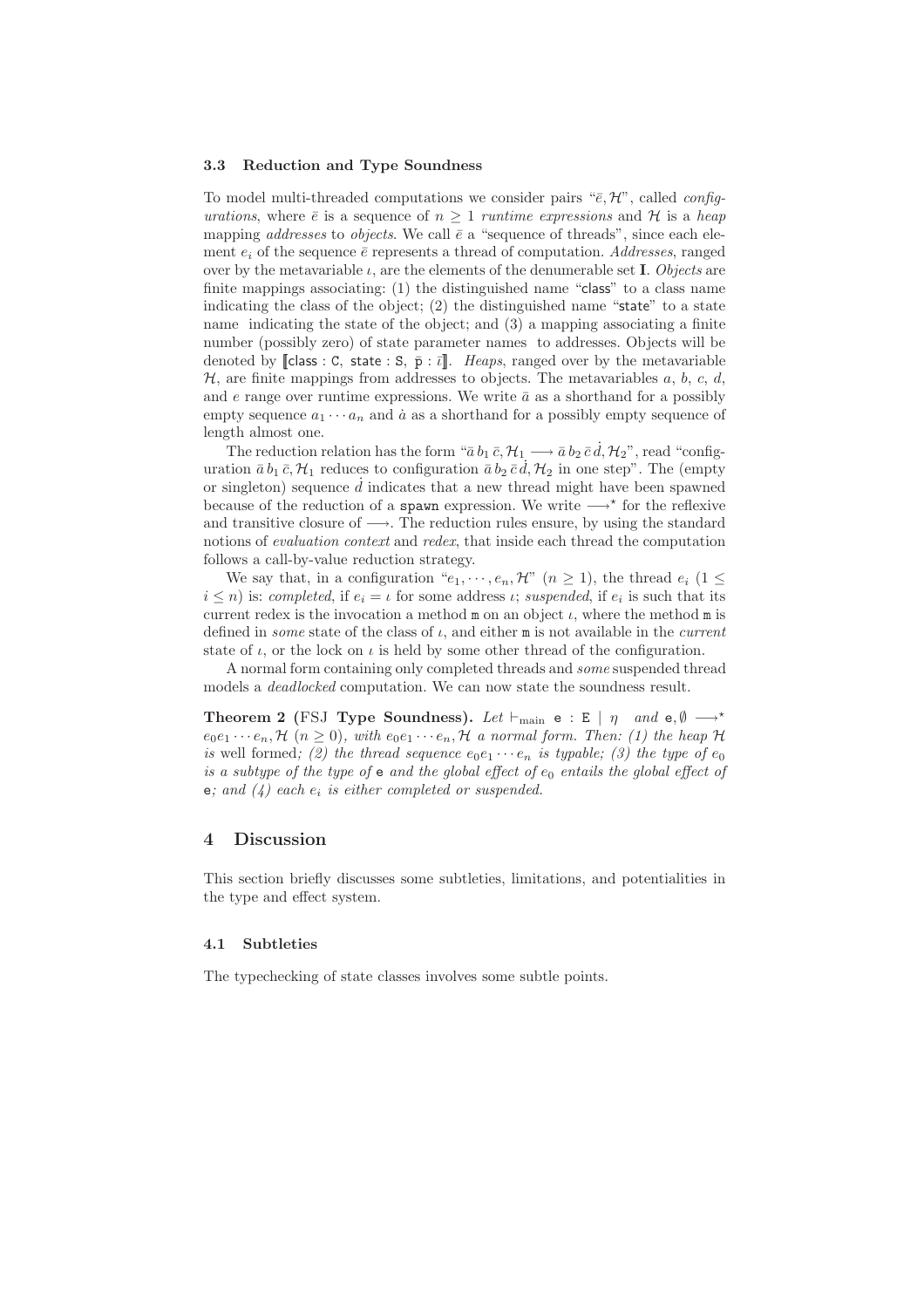- (S1) According to rule (T-Class-Ok), typechecking a state class requires renewed typechecking of all inherited methods.
- (S2) According to rule(T-Class-Ok), the global effect of method declarations occurring in a state class C includes the class C itself.
- (S3) According to rule (T-NonThisInvk), the body of a method declared or inherited in a state class D cannot invoke, on expressions syntactically different from this, a method containing (a superclass of) D in its global effect.
- (S4) As pointed out in Remark 1 at the end of Sect. 3.2.2, we don't know whether there exists an efficient complete algorithm for computing local effect tables in the presence of recursive methods. The lack of such an algorithm would restrict the use of recursive methods in state classes in any feasible implementation.

Note that the above points are confined to the typechecking of state classes. Namely, if we extend the language with ordinary (that is, non-state) classes, then, for any such ordinary class C: (1) Typecheking C would not require renewed typechecking of inherited methods; (2) The global effect of a method declaration occurring in C need not include the class C; (3) The body of a method declared in C can invoke methods on expressions different from this, regardless of the relation between the global effect  $\{C\}$  and the global effect of the invoked method; and (4) Typechecking C would not require the computation of a local effect table; therefore there would be no restrictions on recursive methods in ordinary classes.

#### **4.2 Limitations**

Indeed, subtleties (S3) and (S4) in Sect. 4.1 point out limitations of the type and effect system.

(L1) It would be safe to relax rule (T-NonThisInvk) and subtlety (S3) so as to allow the body of a method declared or inherited in a state class D to invoke a method containing D in its global effect, provided that the receiver of that method call was guaranteed not to be an alias of this.

This relaxation would require some refinements of the type system which we plan to do in further work.

(L2) According to subtlety (S4), a feasible implementation may restrict the use of recursive methods in state classes.

However, we do not consider these limitations to be severe: Firstly, we are confident that these limitations do not affect the applicability of state classes in practical situations. Namely, we considered a sequence of case studies solving classical concurrent programming problem examples, including the "Santa Claus Problem" [4], and found that these limitations did not restrict the state class programming style. Secondly, we are confident that the limitations can be relaxed, and plan to study such relaxations in our further work.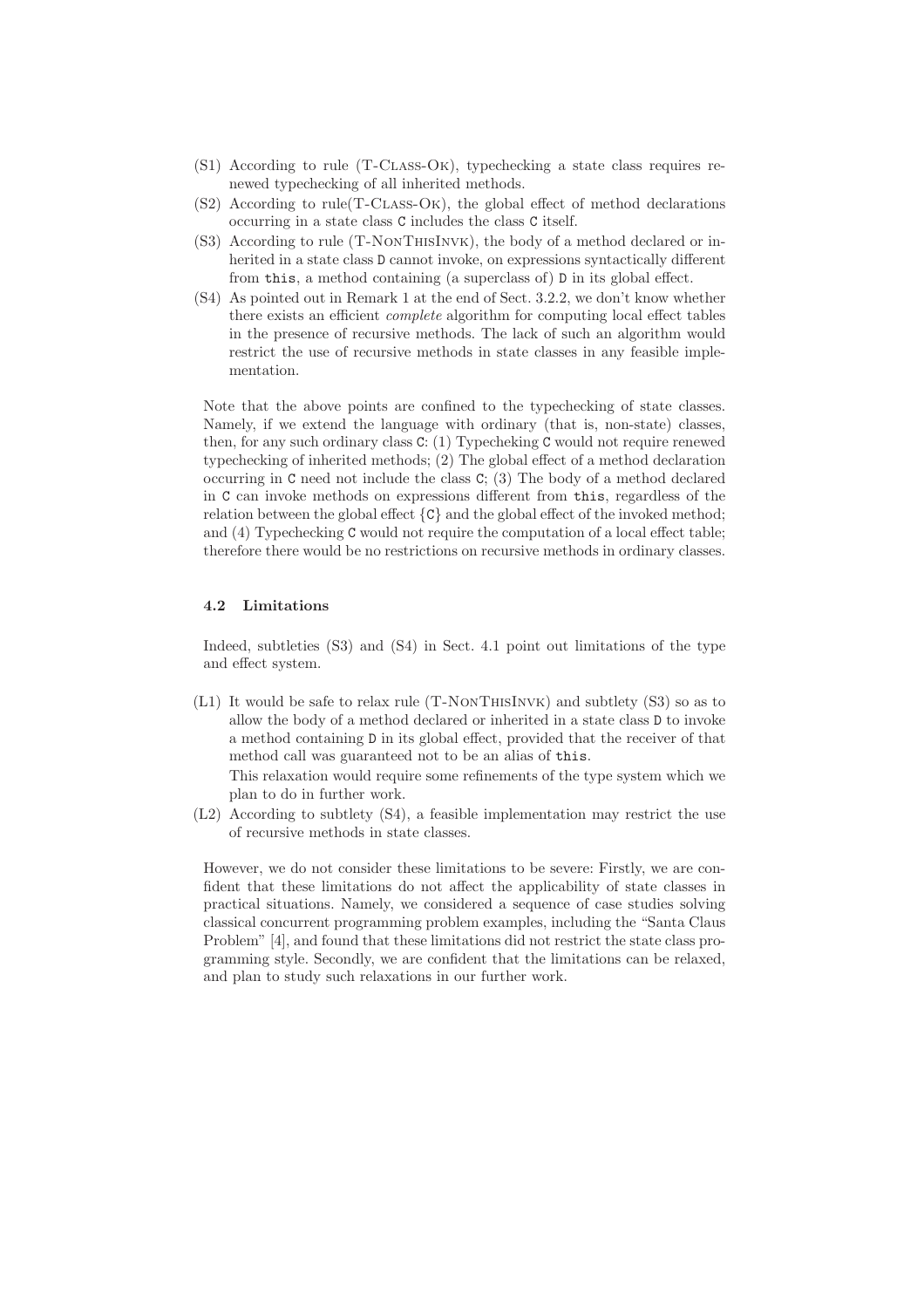#### **4.3 Potentialities**

The extension of the type and effect system to deal with

- (P1) standard features, like fields, ordinary classes (remember the discussion in Sect. 4.1), interfaces (just denote global effects by sets of classes and interfaces, and let each method signature specified in an interface I to include I in its global effect declaration), conditionals, and loops, and
- (P2) features useful for writing more compact code, like, for instance, the construct this!!previous that expresses the transition to previous state, or the construct as that specifies that the declaration of a method in a state is "as" in other state, (thus saving the programmer from duplicating the same method body in different states), and top level (that is, outside of any state) method declarations in state classes

seems quite straightforward.

# **5 Related Work**

The literature related to the present paper was partially quoted in the introduction. Here we briefly discuss the relations with other recently proposed coordination mechanisms for Java-like languages. None of these proposals provides a construct for directly supporting the notion of abstract state of an object.

The languages JOIN JAVA [9] and POLYPHONIC C $\sharp$  [2] are based on an adaptation of the Join Calculus [7]. The synchronization mechanism of these languages relies on the *join pattern*, called *chord* in POLYPHONIC C<sup> $\sharp$ </sup>, construct. Chords can be used to codify the state of an object through the pattern (illustrated, for instance, in [2]) of using private asynchronous method to carry object state. However, as pointed out by an anonymous referee of an earlier version of the present paper, this pattern "is potentially error prone, since one may fail to preserve the linearity appropriately, either by forgetting to call methods (leading to deadlock) or by calling too many (leading to multiple overlapping states)". With the state class construct the notion of object state becomes part of the language definition, thus eliminating the possibility of such errors.

In the Jeeg programming language [12] synchronization conditions on an object o are expressed with linear temporal logic constraints involving the value of fields and the method invocation history of o. These constraints can be used to codify the state of an object o. However, state attributes have to be mapped on object fields and there is no way to express the fact that some fields should be accessible only in some states.

The JR programming language [11] extends Java providing a rich concurrency model with a variety of mechanisms for writing parallel and distributed programs. Besides the fact that none of these mechanisms directly support the notion of object state, it is worth noticing that the JR approach is quite different from the approach (followed in the present paper) of focusing on a single mechanism (namely the state class construct). Therefore, comparing state classes (as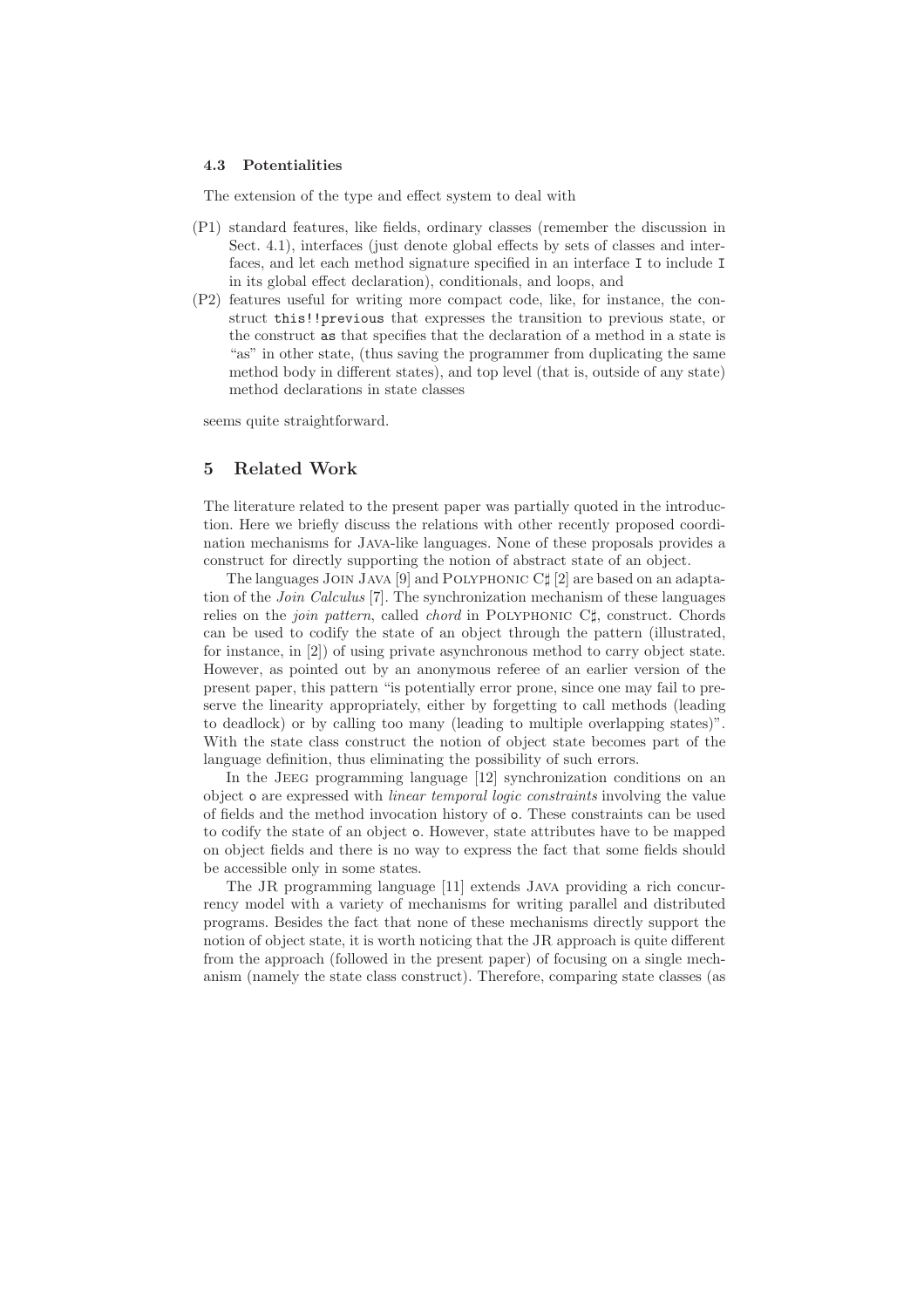well as JEEG temporal logic constraints or POLYPHONIC C<sup>†</sup> chords) with the JR proposal would indeed require investigating how state classes (resp. temporal logic constraints or chords) mix with the various features provided by JR.

# **6 Conclusions and Further Work**

An extension of Java 1.4 with state classes with parameter-free states and without effects,<sup>10</sup> implemented through a preprocessor that produces plain JAVA code, is available at http://www.di.unito.it/˜giannini/stateJimpl/.

Future work includes the integration of state parameters and effects, the exploration of alternative translation mechanisms, the development of benchmarks, and further investigations of the expressivity of the state class construct and on its integration in a full language.

**Acknowledgements** We thank Viviana Bono, Mario Coppo, Mariangiola Dezani-Ciancaglini, Jeremy Sproston, the referees of earlier versions of this paper, and the anonymous FTfJP'06 referees, for insightful comments and pointers to related work.

# **References**

- 1. G. A. Agha. ACTORS: A Model of Concurrency Computation in Distribuited Systems. MIT Press, 1986.
- 2. N. Benton, L. Cardelli, and C. Fournet. Modern Concurrency Abstractions for C#. ACM TOPLAS, 26(5):769–804, 2004.
- 3. A. D. Birrel. An introduction to programming with threads. Technical Report 35, DEC SRC, January 1989.
- 4. N. Cameron, F. Damiani, S. Drossopoulou, E. Giachino, and P. Giannini. Solving the Santa Claus problem using state classes. Technical report, Dip. di inf., Univ. di Torino, March 2006. Availble at http://www.di.unito.it/˜damiani/papers/scp.pdf.
- 5. F. Damiani, M. Dezani-Ciancaglini, and P. Giannini. On re-classification and multithreading. JOT (www.jot.fm), 3(11):5–30, 2004. Special issue: OOPS track at SAC 2004.
- 6. S. Drossopoulou, F. Damiani, M. Dezani-Ciancaglini, and P. Giannini. More dynamic object re-classification: Fickleii. TOPLAS, 24(2):153–191, 2002.
- 7. C. Fournet and G. Gonthier. The reflexive chemical abstract machine and the join calculus. In POPL'96, pages 372–385. ACM, 1996.
- 8. A. Igarashi, B. Pierce, and P. Wadler. Featherweight Java: A minimal core calculus for Java and GJ. ACM TOPLAS, 23(3):396–450, 2001.
- 9. G. S. Itzstein and D. Kearney. Join Java: an alternative concurrency semantics for Java. Technical Report ACRC-01-001, Univ. of South Australia, 2001.

 $\frac{10}{10}$  This unsafe variant of the state class construct does not affect the expressive power of the language, since state parameters can be straightforwardly codified by class fields.